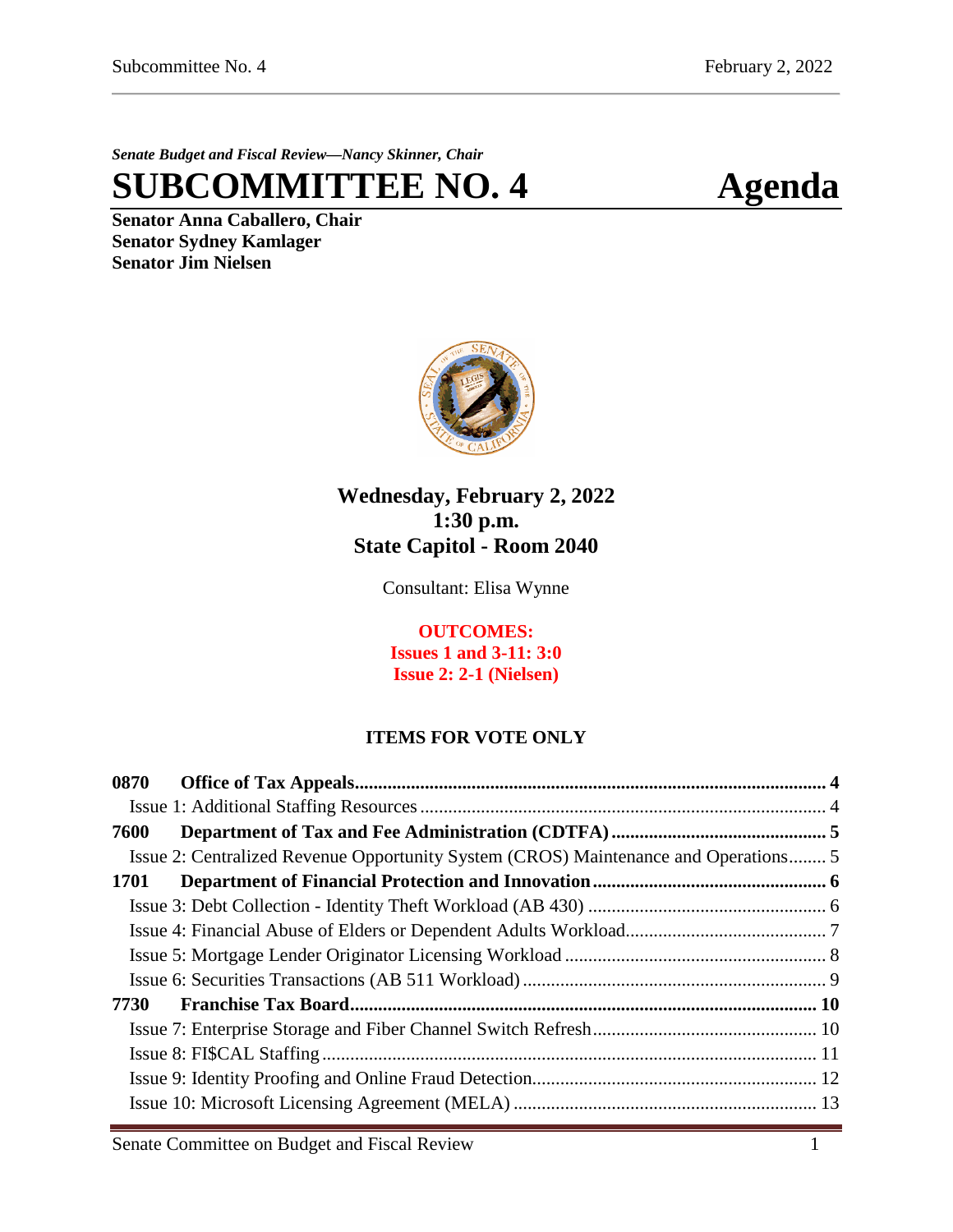|--|

## **ITEMS FOR DISCUSSION**

| 7600 |                                                                               |  |
|------|-------------------------------------------------------------------------------|--|
|      |                                                                               |  |
|      |                                                                               |  |
|      |                                                                               |  |
| 0968 |                                                                               |  |
|      |                                                                               |  |
| 1701 |                                                                               |  |
|      |                                                                               |  |
| 7730 |                                                                               |  |
|      |                                                                               |  |
|      |                                                                               |  |
|      |                                                                               |  |
|      |                                                                               |  |
|      |                                                                               |  |
|      | Issue 21: Tax Payment Flexibility for Low- and Moderate-Income Households  32 |  |
|      |                                                                               |  |
| 0860 |                                                                               |  |
| 7330 |                                                                               |  |
| 7600 |                                                                               |  |
|      |                                                                               |  |
|      |                                                                               |  |

Public Comment

Pursuant to the Americans with Disabilities Act, individuals who, because of a disability, need special assistance to attend or participate in a Senate Committee hearing, or in connection with other Senate services, may request assistance at the Senate Rules Committee, 1020 N Street,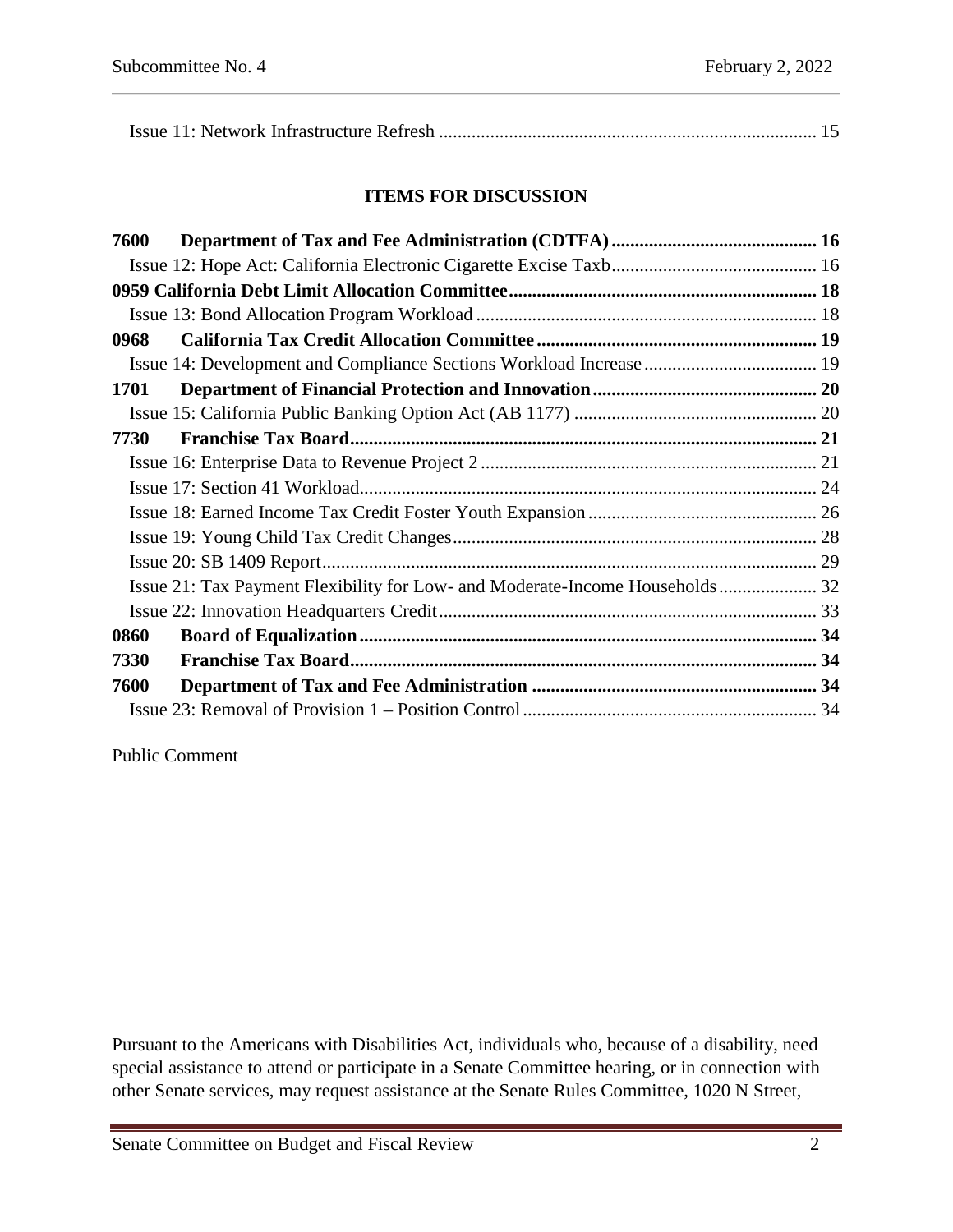Suite 255 or by calling (916) 651-1505. Requests should be made one week in advance whenever possible.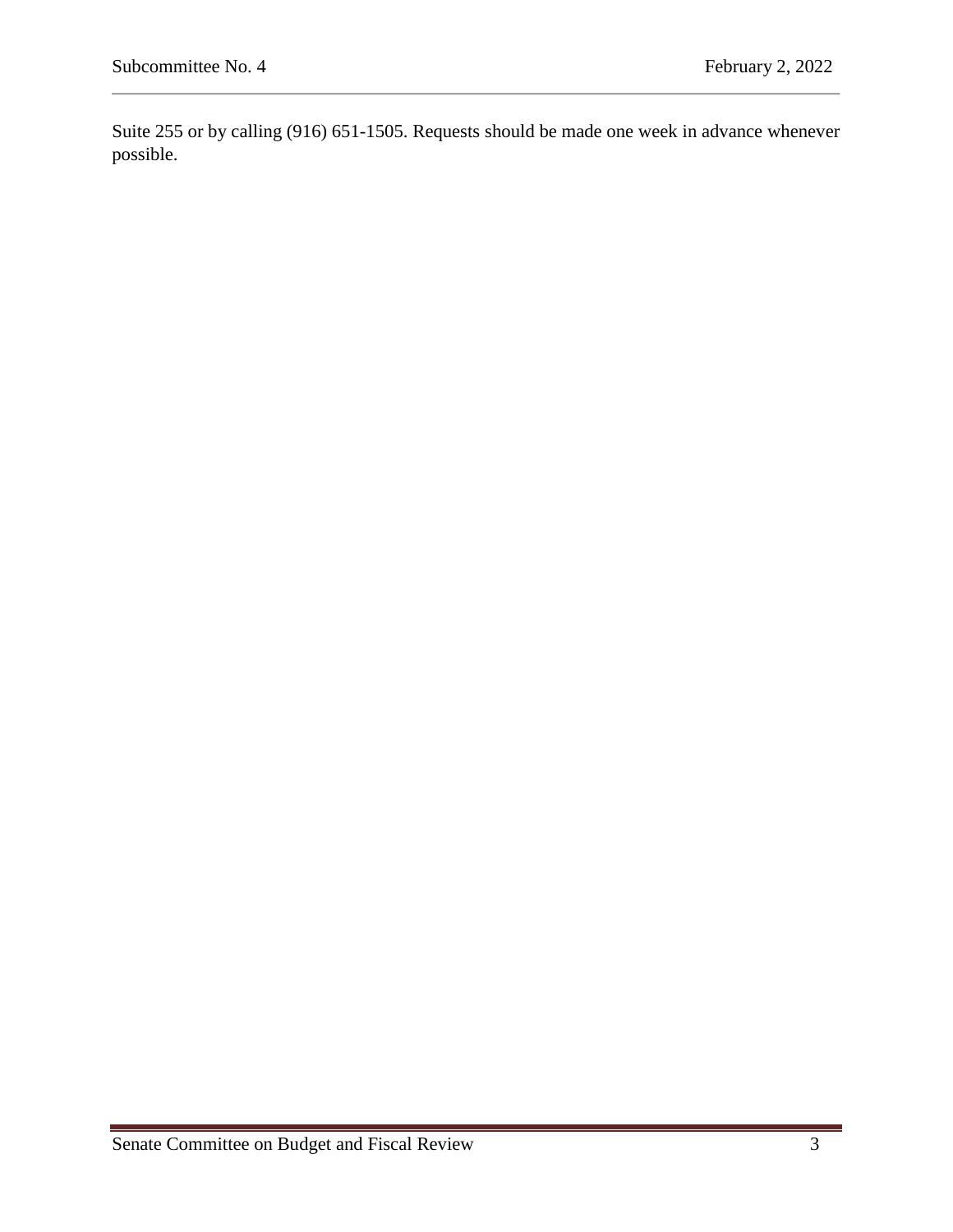# **ITEMS FOR VOTE ONLY**

# <span id="page-3-0"></span>**0870 OFFICE OF TAX APPEALS**

#### <span id="page-3-1"></span>**Issue 1: Additional Staffing Resources**

**Request.** The Governor's budget requests \$2,796,000 ongoing General Fund and permanent position authority for the following 15 additional positions: Three Administrative Law Judge III, one Attorney V, one Tax Counsel IV, one Tax Counsel III, one Program Specialist III, one Business Taxes Specialist III, two Associate Governmental Program Analyst, two Staff Services Analysts, one Office Technician (General), one Information Technology Associate, and one Audio-Visual Specialist (Technical) at the Office of Tax Appeals (OTA).

**Background.** The OTA is responsible for hearing and deciding tax appeals arising from taxpayer disputes of actions taken by the Franchise Tax Board (FTB) and the California Department of Tax and Fee Administration (CDTFA). Since it was established, OTA has experienced an increase in appeals, most recently an approximately 40 percent increase in new Franchise and Income Tax (FIT) appeal filings, due in part to collaborative efforts of FTB and OTA to simplify the appeals process for taxpayers. Among several changes driving the increase, FTB this year began mailing out OTA appeal forms and instructions to FIT taxpayers when it sends out its decisions on cases that may be appealed to OTA.

Several positions from the Legal and Case Management divisions were redirected to staff-up the Administration Division when OTA's 2020-21 BCP was denied due to state fiscal constraints resulting from COVID-19. Due to this redirection and additional workload, current staffing levels in these divisions are not sufficient to address ongoing responsibilities. With internal processes more fully developed and workload data more defined, it is apparent that to adequately address its statutory requirements, OTA requires additional resources for the 2022-23 budget year. The requested resources will allow OTA to fulfill its mission of providing an objective and expert forum for tax appeals.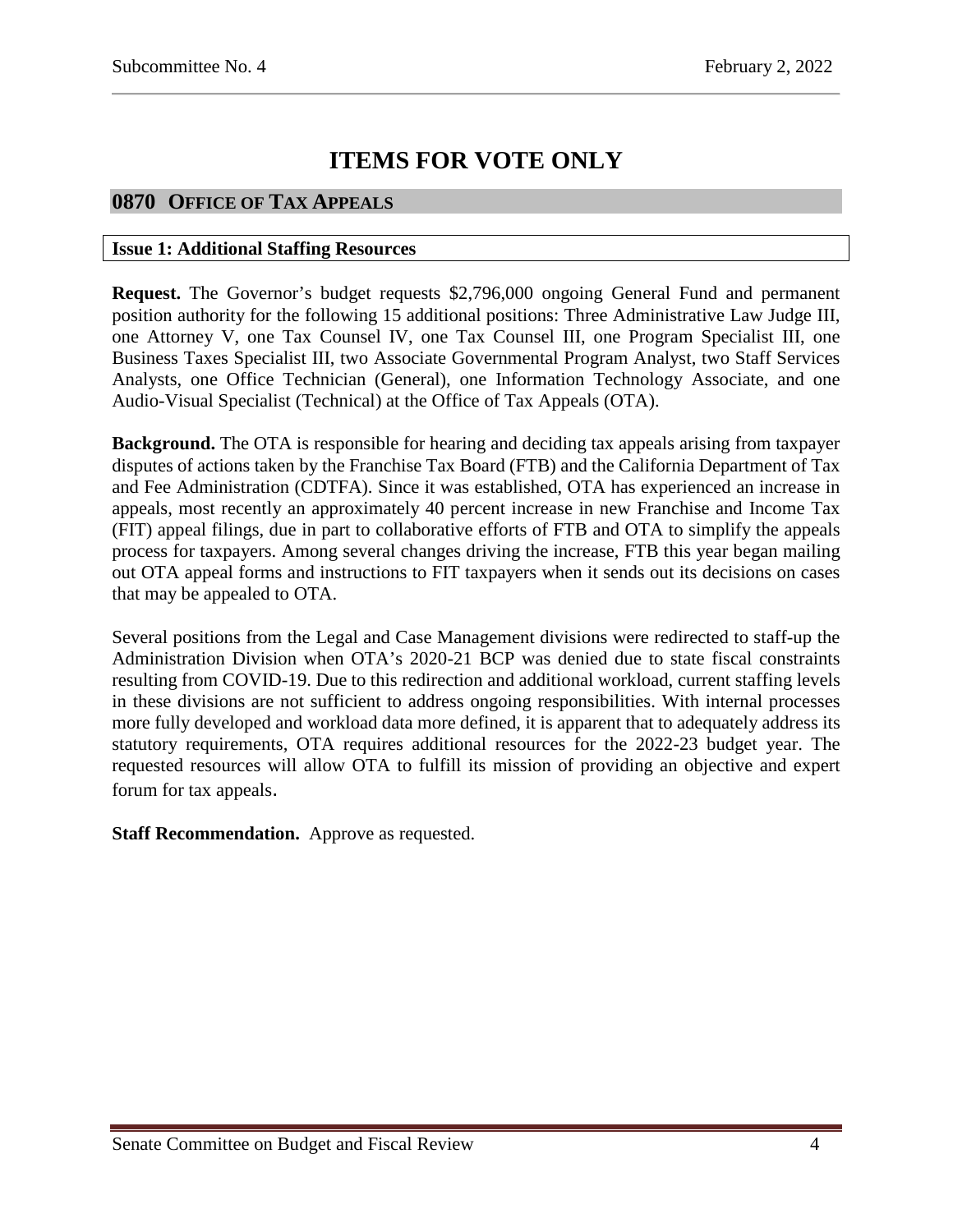# <span id="page-4-0"></span>**7600 DEPARTMENT OF TAX AND FEE ADMINISTRATION (CDTFA)**

#### <span id="page-4-1"></span>**Issue 2: Centralized Revenue Opportunity System (CROS) Maintenance and Operations**

**Request.** The Governor's budget requests \$14.4 million in 2022-23 from a variety of fund sources for the Centralized Revenue Opportunity System (CROS) at CDTFA. Of this, \$10.6 million is for maintenance and operations, \$2.6 million is for final release of revenue-based compensation, and \$1.2 million is for operating expenses and equipment.

**Background.** The CDTFA administers California's sales and use, fuel, tobacco, alcohol, and cannabis taxes, as well as a variety of other taxes and fees that fund specific state programs.

The CROS Project (Feasibility Study Report Project 0860-094) is an information technology modernization effort that has enabled the CDTFA to expand tax and fee payer services, to improve the efficiency and effectiveness of its operations, and to enhance its ability to generate increased revenues reducing the tax gap.

CROS is a tax collection and distribution information technology system approved in 2011 and designed to improve the efficiency and effectiveness of the CDTFA's operations, expand tax and fee payer services, and enhance the CDTFA's ability to generate increased revenues. On August 30, 2016, the CDTFA completed the CROS Project's Procurement Phase and signed an agreement with FAST Enterprises Inc. (FAST) to implement its commercial off-the-shelf software solution, GenTax, as the CROS Solution. GenTax is specifically designed for integrated tax administration and provides full functionality for processes such as registration, returns, payments, refunds, collections, revenue accounting, audit, correspondence, imaging, analytics, and workflow.

The first production release, Rollout 2, included the Sales and Use Tax Program and was implemented on May 7, 2018. The second production release, Rollout 3 included Special Taxes (such as Alcoholic Beverages, Cigarette and Tobacco, and Fuel Taxes) and was implemented on August 12, 2019. The final production release, Rollout 4 included all remaining the CDTFA tax programs and was implemented on November 9, 2020.

The CDTFA requests \$14.4 million for OE&E. This includes \$13.2 million for FAST compensation as follows:

- \$10.6 million for maintenance and operations costs (funds the 2022-23 costs of the maintenance and operations contract and the software licensing contract)
- \$2.6 million release of withhold, which is the final 3 percent of the 10 percent withhold (the withhold is revenue-based compensation)

The CDTFA also requests \$1.2 million for hardware, software, and training resources needed to support CROS operations. Training resources are needed to provide technical training for staff to ensure they gain key skills in new technologies to support CROS.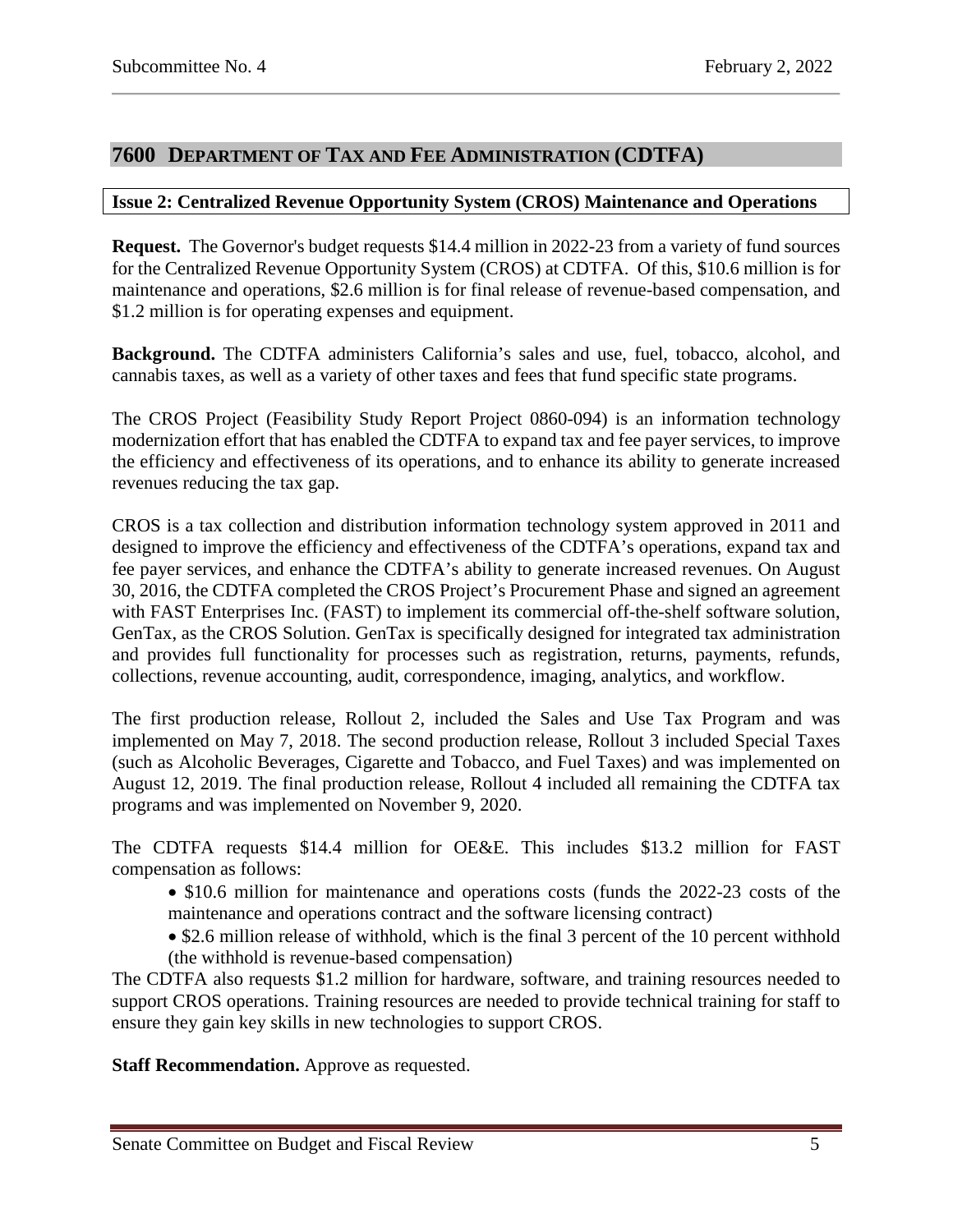# <span id="page-5-0"></span>**1701 DEPARTMENT OF FINANCIAL PROTECTION AND INNOVATION**

#### <span id="page-5-1"></span>**Issue 3: Debt Collection - Identity Theft Workload (AB 430)**

**Request.** The Governor's budget requests an increase in expenditure authority of \$596,000 Financial Protection Fund in fiscal year 2022-23 and \$558,000 in 2023-24 and ongoing, and 3.0 permanent positions for the Department of Financial Protection and Innovation to implement the provisions of Chapter 265, Statutes of 2021 (AB 430).

**Background.** Debt collection practices and abuses in California are covered under Chapter 157, Statutes of 2020 (AB 1864), the California Consumer Financial Protection Law (CCFPL), and Chapter 163, Statutes of 2020 (SB 908), the Debt Collection Licensing Act (DCLA). The DCLA provides for the licensure, regulation, and oversight of California debt collectors by the Department. Both measures passed and were signed into law in 2020. The CCFPL took effect on January 1, 2021, but the DCLA did not take effect until January 1, 2022. The DCLA allows debt collectors to apply for a license before January 1, 2022, and to operate pending the Commissioner's approval or denial of the application. The Department began accepting applications on September 1, 2021.

Prior to collecting the debt, a debt collector must review the alleged fraudulent debt and determine if the debt is fraudulent or if the debtor has submitted a false identity theft claim. AB 430 modifies the identity theft documentation a consumer can provide to a debt collector under the Rosenthal Fair Debt Collection Practices Act, the identity theft law, and the Penal Code, to allow a copy of the Federal Trade Commission (FTC) identity theft report signed under penalty of perjury to be accepted in place of the police report required under current law.

The Department anticipates that AB 430 will:

- Expand the current debt collector examination to include the requirements of AB 430 and cause an increase in the hours needed to complete examinations,
- Drive an increase in complaints to the Department's Consumer Services Office, and
- Drive an increase in complaints by consumers claiming identity theft, which will lead to investigations, enforcement actions, penalties, and suspension or revocation of licenses.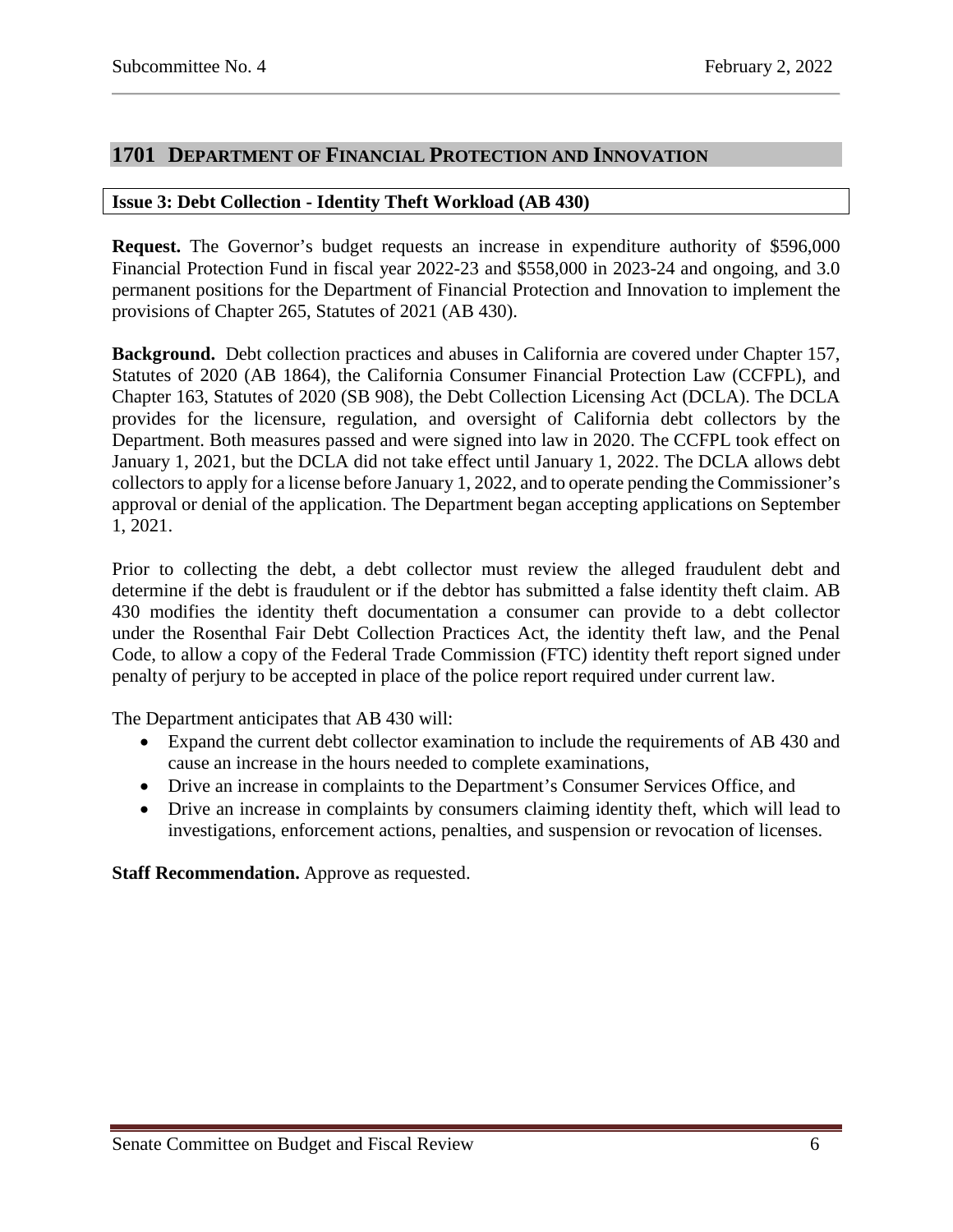## <span id="page-6-0"></span>**Issue 4: Financial Abuse of Elders or Dependent Adults Workload**

**Request.** The Governor's budget requests two positions and an increase in expenditure authority of \$531,000 Financial Protection Fund in fiscal year 2022-23, and \$470,000 in 2023-24 and ongoing, for the Department of Financial Protection and Innovation to address increased workload related to mandatory reports of known or suspected financial abuse of elders or dependent adults.

**Background. T**he Department's Broker-Dealer/Investment Adviser (BDIA) Program licenses and regulates broker-dealers (BD), broker-dealer agents, investment advisers (IA), and investment adviser representatives, pursuant to the Corporate Securities Law of 1968. Regulatory oversight makes certain the investing public is protected from unethical and fraudulent activities and California's financial market is secure, fair, and transparent. Regulatory oversight is achieved by performing detailed licensing reviews, conducting regulatory examinations of the licensee population, and reviewing complaints and reports filed with the Department.

As the financial industry has evolved over time, the BDIA Program has faced increased workload to identify and address misconduct and unprecedented challenges to protect investors. Protecting seniors, dependent adults, and investors from financial exploitation is a primary focus of the Department. As the number of complaints and reports of suspected financial abuse have increased, additional staff are needed to work on these mandatory reports and to protect and advocate for investors in California.

Two pieces of legislation recently signed into law have driven these workload increases: Chapter 272, Statutes of 2019 (SB 496), which outlines the responsibilities of the Department in the handling of mandatory reports of known or suspected financial elder abuse, and Chapter 621, Statutes of 2021 (AB 636), which outlines additional steps that the Department must take to share information and collaborate with outside agencies. The Department notes that workload associated with these law changes has been significantly more than originally expected.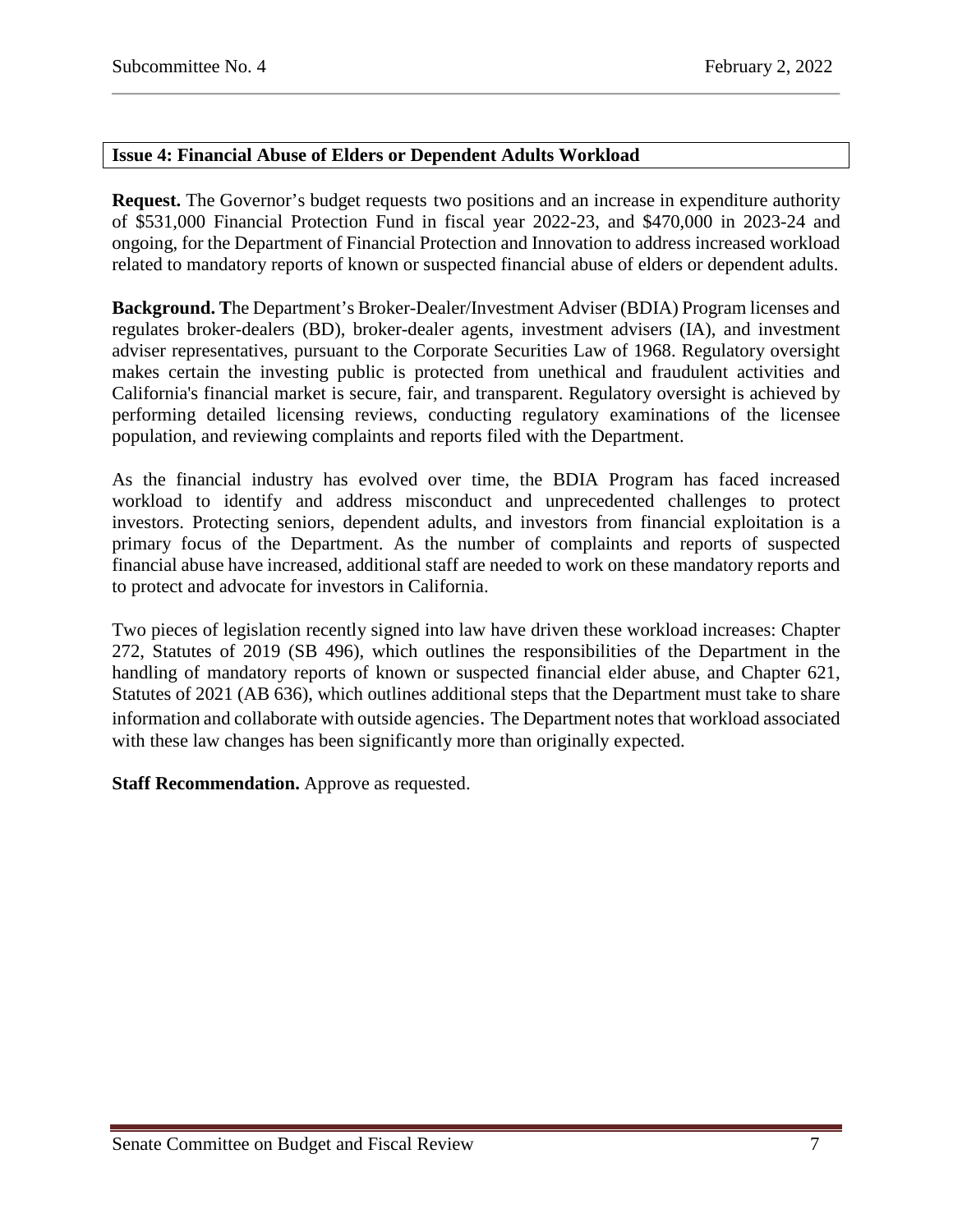# <span id="page-7-0"></span>**Issue 5: Mortgage Lender Originator Licensing Workload**

**Request.** The Governor's budget requests 9.0 positions and \$1,947,000 Financial Protection Fund in 2022-23, and \$1,847,000 in 2023-24, to manage the significant workload increase in the processing of mortgage license applications for the Department of Financial Protection and Innovation so Californians can begin working in the mortgage industry within 30 days of the Department's receipt of application.

**Background.** The Department is responsible for protecting California's mortgage borrowers by securing the safety and soundness of mortgage loan origination. Any person who provides services as a mortgage loan originator (MLO) in California under the California Finance Law (CFL) or the California Residential Mortgage Lending Act (CRMLA) must apply for and receive a MLO license from the Department. The MLO licensing unit is responsible for confirming that each MLO licensee demonstrates and maintains financial responsibility, character, and general fitness such as to command the confidence of the community and to warrant a determination that the MLO will operate honestly, fairly, and efficiently. MLO licensees must update their record when any changes occur affecting initial application information and must renew their license annually as required by CRMLA and the Federal Secure and Fair Enforcement Mortgage License Act (SAFE Act).

The mortgage origination industry has experienced continued growth over the past few years. It continues to benefit from low interest rates and a stable residential market in California. As a result, the Department received an extraordinarily high number of new applications and licensees during 2020 and in the first half of calendar year 2021. The number of new applications doubled from 10,203 in 2019 to 21,860 in 2020, and is on track to triple in 2021, from 10,203 in 2019 to approximately 32,000 in 2021. The volume of work has become too large for the current MLO licensing unit.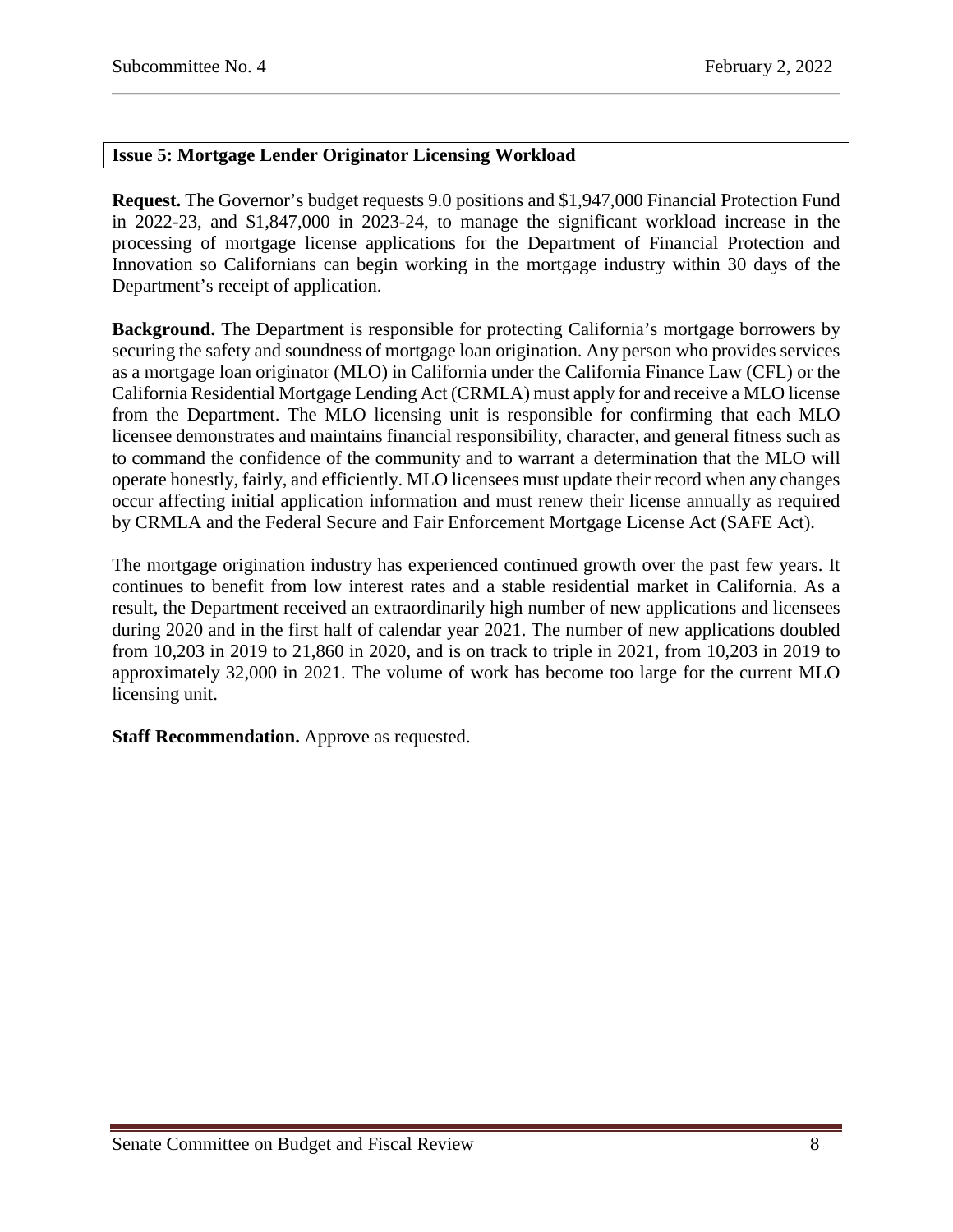#### <span id="page-8-0"></span>**Issue 6: Securities Transactions (AB 511 Workload)**

**Request.** The Governor's budget requests 2.0 permanent positions and an increase in expenditure authority of \$758,000 Financial Protection Fund in fiscal year 2022-23, and \$658,000 ongoing, for the Department of Financial Protection and Innovation to implement the provisions of Chapter 617, Statutes of 2021 (AB 511).

**Background.** California has proactively protected investors since 1913 under an expansive regulatory regime, now known as the Corporate Securities Law (CSL) and accompanying regulations. The CSL requires companies to qualify securities or submit exemption notices with the Department before their offer commences in California. The Legal Division's Securities Regulation Unit reviews and analyzes applications confirming the offerings are fair, just, and equitable to Californians. It also reviews complaints and negotiates consent orders for noncompliance or refers violations involving egregious harm to the Enforcement Division. The Enforcement Division investigates compliance with the CSL and litigates administrative and civil actions against companies that fail to provide investors with material information needed to make an informed investment decision and those who engage in securities fraud. The Enforcement Division is empowered to seek ancillary relief, including, but not limited to rescission, restitution, and disgorgement on behalf of injured investors.

AB 511 created a new intrastate crowdfunding exemption for securities offerings. California's exemption allows issuers to raise more capital in reliance upon unaudited financials than the federal exemption allows. Issuers previously relying on the federal crowdfunding exemption are therefore expected to rely on California's more favorable exemption. The exemption allows issuers to raise capital from unsophisticated, unaccredited investors on the internet. The exemption has important investor safeguards in place, borrowed from the federal exemption. The Department is tasked with administering compliance with these requirements, through limiting the amount unaccredited investors may invest (a requirement for all transactions that take place through an SEC-registered intermediary), verifying filing requirements, and disqualifying bad actors.

The Legal Division is requesting 1.0 Attorney III to enable the Securities Regulation Unit to effectively enforce the provisions of the CSL that regulate and address fraud in connection with the offer and sale of securities and to meet increased workload demands anticipated from implementing AB 511. The Enforcement Division is requesting 1.0 Attorney V position to enable the Enforcement Division to effectively enforce the provisions of the CSL that regulate and address fraud in connection with the offer and sale of securities and to meet the increased workload demands of AB 511.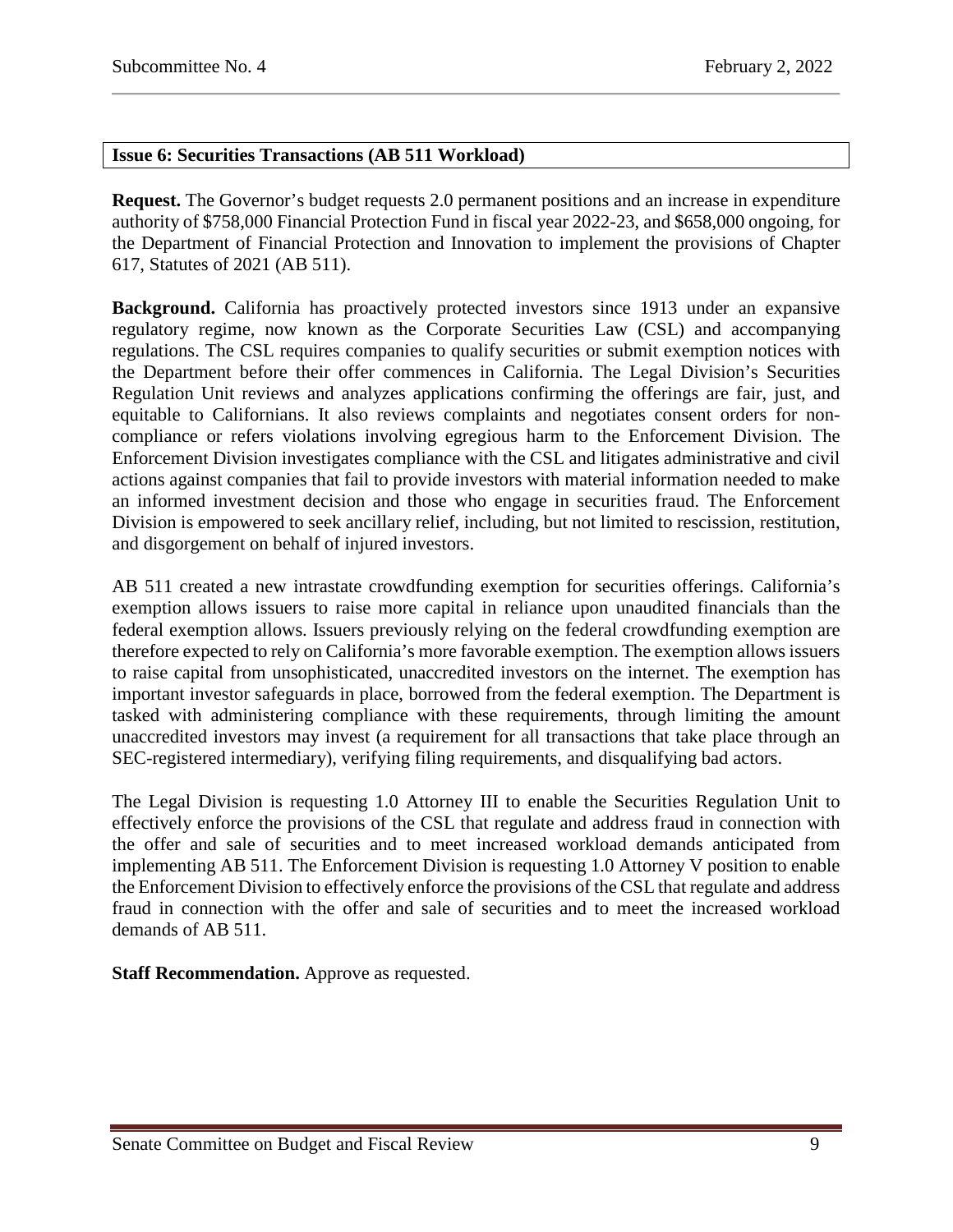# <span id="page-9-0"></span>**7730 FRANCHISE TAX BOARD**

#### <span id="page-9-1"></span>**Issue 7: Enterprise Storage and Fiber Channel Switch Refresh**

**Budget.** The Governor's budget requests \$6.7 million General Fund and \$4,000 special funds for the Franchise Tax Board to refresh aging equipment and software approaching end-of-life (EOL) within the enterprise storage system and storage area network (SAN) fiber channel switches.

**Background.** The SAN is a specialized, high-speed network that provides network access to storage utilizing fiber channel switches for data transportation. It provides secure data transportation between servers and enterprise storage systems. SAN is composed of switches, storage elements, and storage devices that are interconnected. These environments support FTB's mission critical applications. One of the main components within the SAN, is the fiber channel switch. It plays an important role in interconnecting multiple storage ports and servers. FTB's current fiber channel switches and software were installed in 2015 and must be replaced as they are reaching EOL. The switches will not have standard manufacturer support after July 2022. However, the manufacturer will support the EOL switches during the migration and installation process for the new switches which will maximize return on investment and prevent the need for a long-term support contract. FTB seeks funding to replace the aging fiber channel switches and software to reduce the risk of failure which would negatively impact FTB's operations. FTB will also update the storage port and servers in this project. The proposed timeline is as follows:

- June 2022 Department of Finance notifies FTB of approval for project resources
- July 2022 Bid and award procurement contract including gap coverage for product support through project implementation
- August 2022 October 2022: Prep work: includes power, wiring, and other data center requirements. Review Logical configuration and verify new topology
- November 2022 February 2023: Configure, install, and cutover, Includes verification and stabilization
- March April 2023 Final verification, begin M&O, and project closure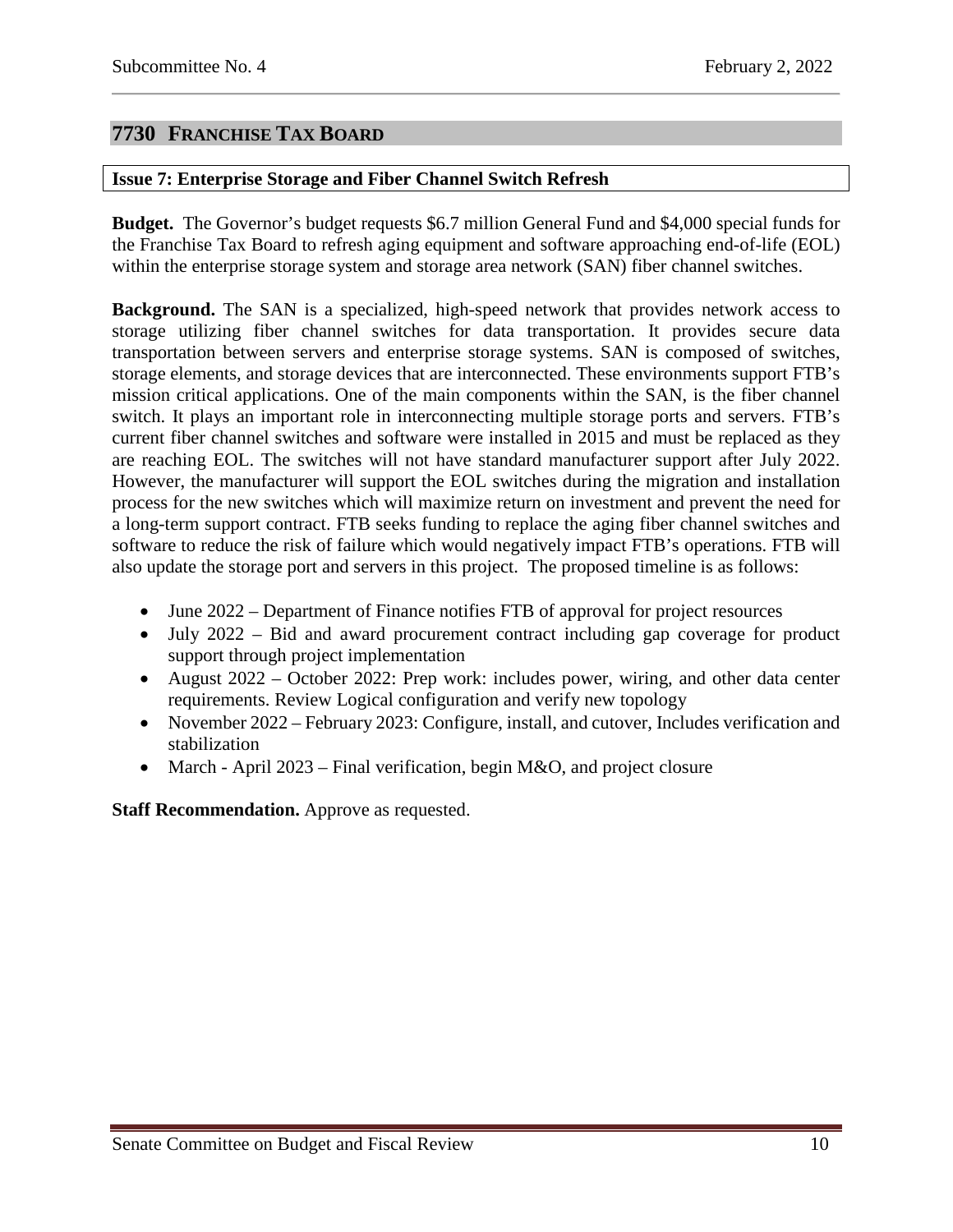## <span id="page-10-0"></span>**Issue 8: FI\$CAL Staffing**

**Budget.** The Governor's budget requests \$856,000 General Fund and \$32,000 special funds for 6 three-year limited-term positions and funding for 5 classification upgrades in 2022-23; \$819,000 General Fund and \$32,000 special funds in 2023-24 and 2024-25; and \$67,000 General Fund and \$2,000 special funds in 2025-26 and ongoing for the Franchise Tax Board. These resources will conduct accounting, procurement, and budgeting and resource management functions as the department continues to work in the Financial Information System for California (FI\$Cal) to comply with statewide accounting, procurement, and budgeting policies.

**Background**. In July 2018, FTB implemented FI\$Cal, California's statewide accounting, budget, cash management and procurement system. FI\$Cal is the technology solution that provides a single, transparent, and unified financial management system, and is intended for use by most state entities. It implemented revised processes and deployed new required structures and rules that necessitate the collection and categorization of more data. This information is essential to the success of FI\$Cal for statewide financial reporting. FTB's Accounting Section, Procurement Bureau, and Department Resource Oversight and Financial Performance Section have the most prominent role in FI\$Cal at FTB and deliver key components of FTB's business operations including accounting, purchasing, budget development and management, financial statements, and departmental and state-level reporting. FTB is fully committed to supporting FI\$Cal requirements and proactively worked with FI\$Cal and Department of Finance (DOF) to plan, design, and test new processes, procedures, workflows, information hand-offs, and reports. Due to the required FI\$Cal workload changes in complexity, timing, and required reviews, FTB staffing was temporarily and permanently augmented in 2019-20. FTB honed its skill with FI\$Cal processes and timing and discovered additional complexity to FTB's already complex processes. Mindful of this, FTB has proceeded to address and modify our processes to tailor with FI\$Cal. At this time, FTB continues to experience delays, bottlenecks, and backlogs within FI\$Cal processes.

FTB needs additional resources to carry out its fiduciary responsibilities within mandated timeframes, thus FTB proposes to increase staffing by six three-year limited-term positions and funding to upgrade five Associate Operations Specialists to Staff Operations Specialists. While FTB did receive some permanent and temporary resources in 2019-20, which greatly assisted with the FISCal workload, the temporary resources have now expired and workload demands continue to increase in workload tasks and review levels. FI\$Cal is fully implemented at FTB and FTB has worked diligently to address the deficiencies caused by the FI\$Cal implementation. FTB staff are now experienced and beyond the learning phase, thus these resource gaps cannot be overcome with additional experience or training. The remaining needs and demands are permanent and meeting them is unsustainable without additional staffing.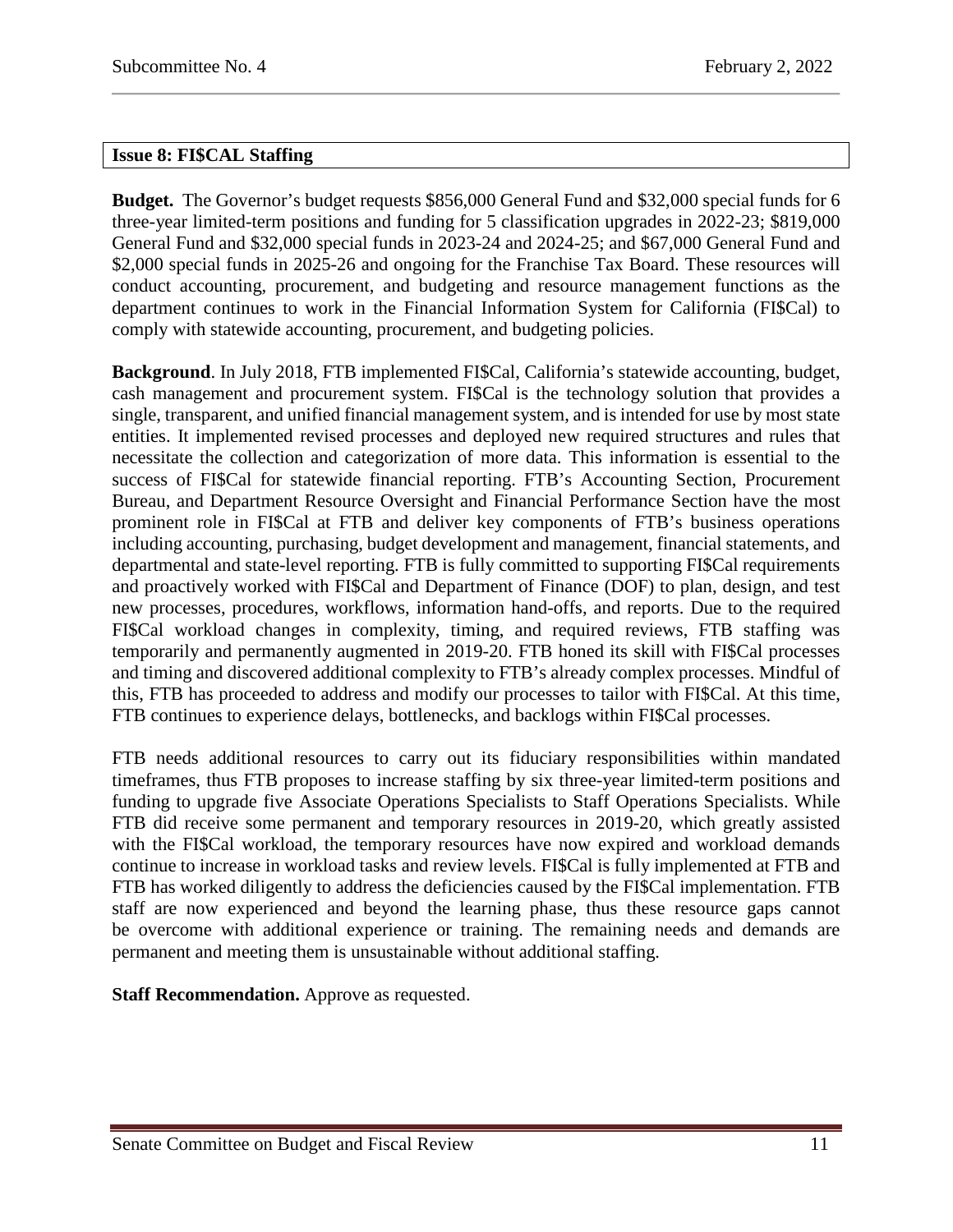## <span id="page-11-0"></span>**Issue 9: Identity Proofing and Online Fraud Detection**

**Budget.** The Governor's budget requests \$3.53 million (\$3.45 million in General Fund and \$88,000 in Special Fund) 17 permanent positions and 1 limited-term position in FY 2022-23; \$3.07 million (\$2.99 million in General Fund and \$78,000 in Special Fund) 17 permanent positions in FY 2023-24 and ongoing at the Franchise Tax Board to accommodate both new workloads and growth within the critical functions of policy, security, and disclosures that are a part of FTB's business processes utilizing a new identity verification tool for fraudulent calls and a threat behavior analytics tool.

**Background.** The Privacy, Security, and Disclosure Bureau (PSDB) develops and enforces security policies and procedures for the safety of FTB's employees and California citizens, and to ensure the security, confidentiality, integrity, and availability of FTB's information and information systems. These departmental policies and procedures guide staff in the analysis and assessment of security measures for the protection of FTB's facilities and information. They also detect, verify, and prevent unauthorized access to information technology systems, networks, and data.

FTB's Chief Security Officer (CSO) is responsible for the oversight and management of all aspects of information security. The CSO also promotes awareness of privacy and security issues among management and staff and ensures sound security principles are reflected throughout the organization's vision and goals. Subject matter experts within the PSDB provide technical security expertise to the department.

FTB has redirected resources to address online fraud as feasible, as well as utilized two positions requested and received via a 2018-19 BCP, to begin addressing this emerging avenue for fraudulent activity.

FTB cannot continue to redirect resources to this workload without ongoing impacts to other critical security areas. Currently, FTB does not have the resources or robust tools to appropriately identify and address all the alerts that are triggered and the alerts are prioritized as High, Medium, and Low. On some days, staff can only timely review a portion of the alerts categorized as 'High'. The additional tools and positions will aid in refining current alert criteria to remove false positives and create automated processes to replace the current manual review processes. These resources and new software tools will ensure FTB, and the State, are well positioned to address significant risks associated with insufficient security protocols and staffing levels.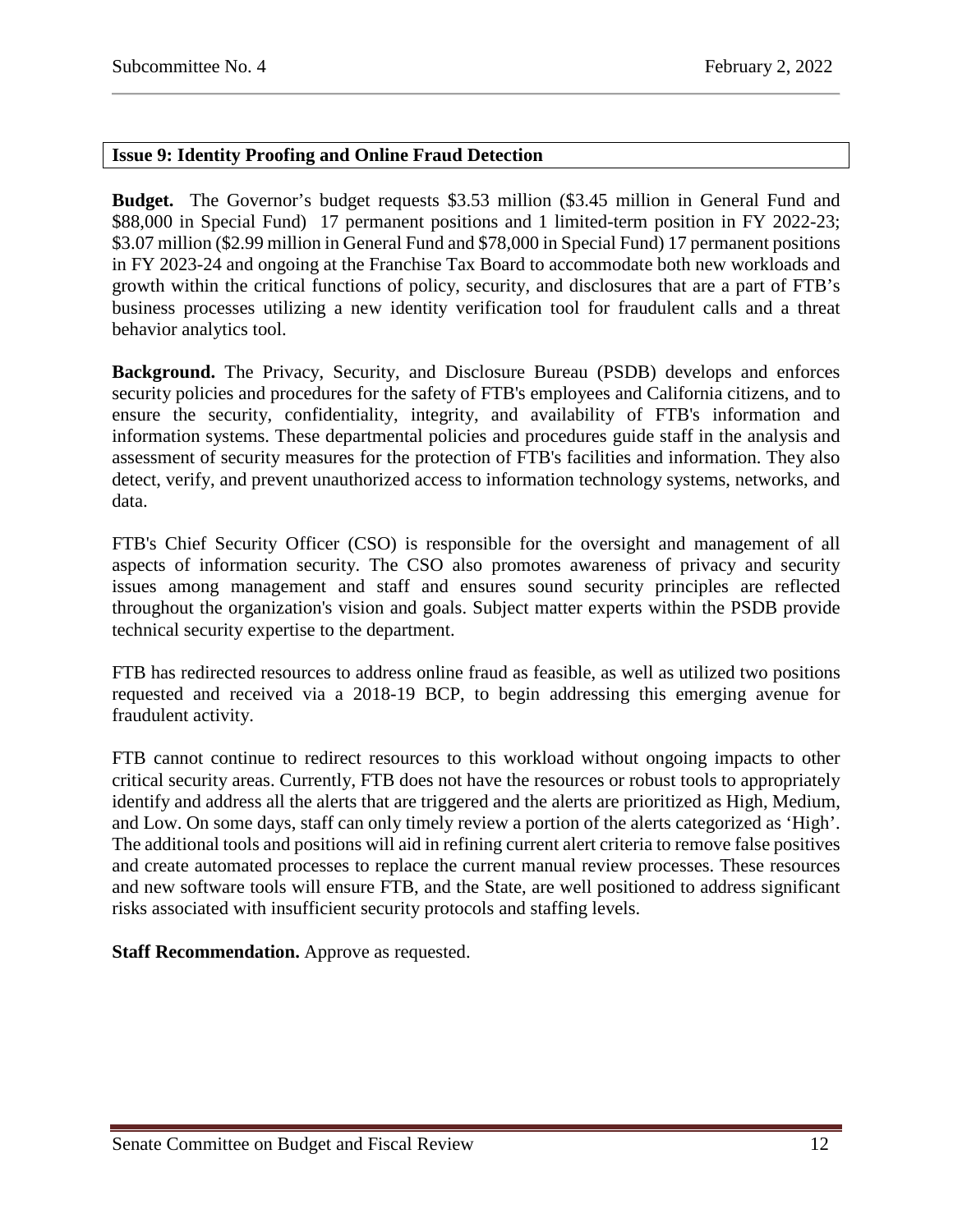# <span id="page-12-0"></span>**Issue 10: Microsoft Licensing Agreement (MELA)**

**Budget.** The Governor's budget requests \$1.44 million General Fund and \$60,000 special funds in 2022-23, \$1.64 million General Fund and \$68,000 special funds in 2023-24, \$2.0 million General Fund and \$83,000 special funds in 2024-25, and ongoing for the Franchise Tax Board to establish a fully-funded, permanent baseline budget for FTB's implementation of the state master agreement Microsoft 365 Government Community Cloud (M365 GCC) and enterprise agreements for Microsoft server, development tools, and support (the combined package is hereafter referred to as M365 GCC+).

**Background.** The common tool set FTB offers staff based on work assignments, includes a computer operating system with security features and software applications that enable word processing, note taking, spreadsheets, presentation creation, surveying, diagraming, project management, software development, and communications, such as e-mail, instant messaging, voice conferencing, and team video collaboration. To carry out their revenue generating workloads and provide taxpayer assistance, FTB staff rely on these tools to work as a team, share and mange content, quickly find and connect information, and seamlessly collaborate across FTB. To offer these functions to staff, behind the scenes FTB uses on-premises server software, cloud services, and support tools for implementation, deployment, and trouble shooting. This is FTB's base architecture for productivity software. FTB licenses to support our nearly 6,900 permanent and temporary employees. FTB maintains another 800 licenses for contractors working on projects and to provide licensing to comply with FTB security policy, which requires retention of former employee and contractor data for a period of a minimum of five years. FTB has discovered and progressed to the best licensing model available in terms of cost and features.

In June 2014, FTB transitioned from purchasing software bundles and individual products to its first subscription Microsoft Enterprise License Agreement (MELA) with add-ons, which provided additional products such as server software, developer tools, and specialized productivity tools (i.e., Visio and Project).

In June 2019, FTB renewed the subscription and acquired the latest subscription, Microsoft 365 Government E3, with the same add-ons and an upgraded support contract. In early 2021, the California Department of Technology (CDT) reached out to FTB about the feasibility of joining the statewide M365 E5 GCC subscription. After determining business opportunities and costs associated with doing so, key benefits would present for FTB to do this and in June 2021, FTB leveraged the new purchasing model M365 E5 GCC offered through CDT and entered into a new subscription term prior to the existing subscription expiration. Renewing one year early allowed FTB to take advantage of previous subscription credits, leverage the aggregate buying power of the new M365 E5 GCC, and move to a 5-year renewal cycle instead of a 3-year cycle. This state master enrollment (M365 E5 GCC), along with the server, developer, and support tools, is collectively referred to as M365 GCC+ in this document. The decision to move to this new agreement was both financially strategic and feature rich, as this state master enrollment offered significant initial savings and additional feature opportunities, particularly for security tools. FTB was able to transition to the top-tier enrollment (Federal Risk and Authorization Management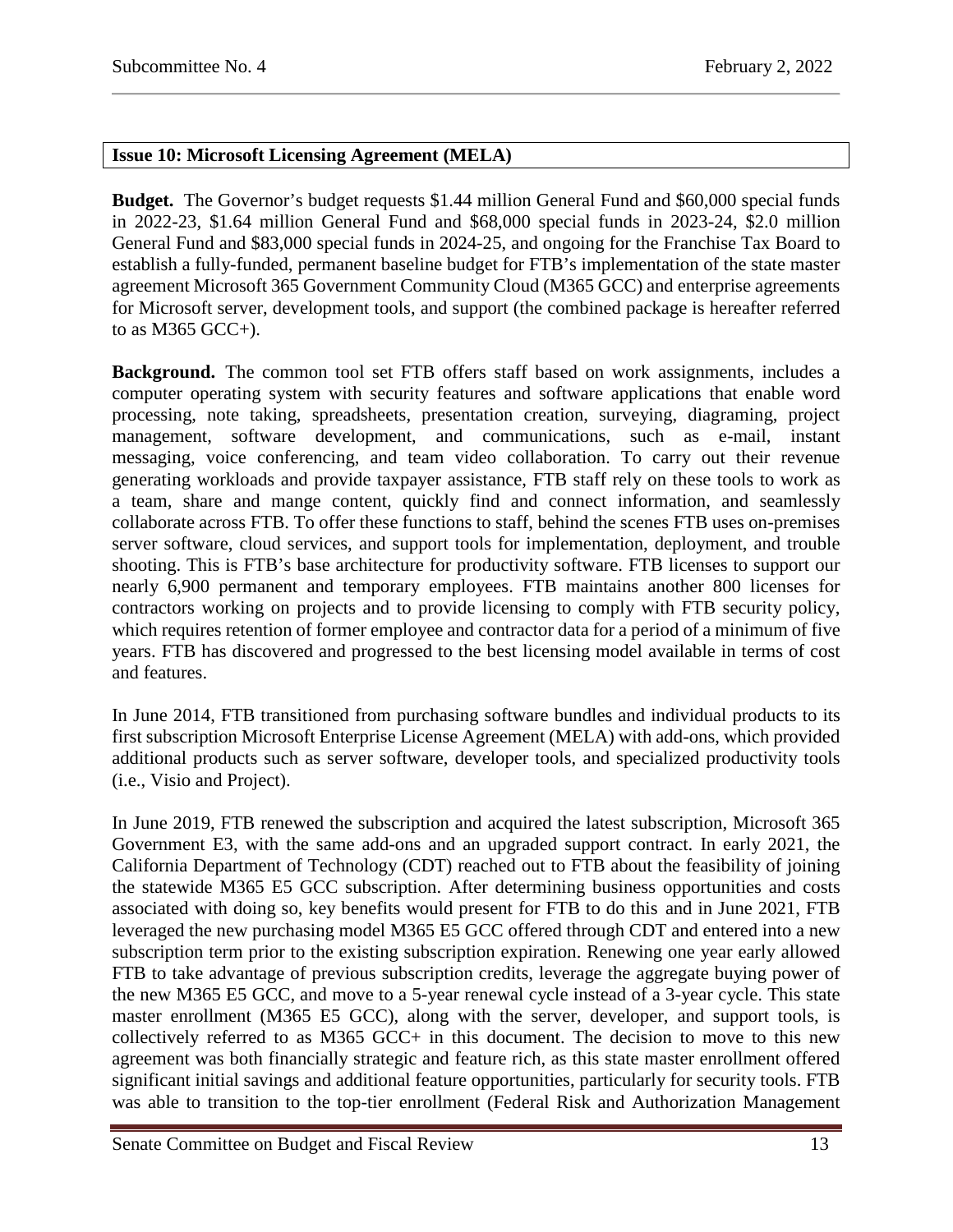Program (FedRAMP) certified) to leverage the added security and privacy features, top-tier support, deployment services, and simplified administration. FTB also enhanced its video conferencing and data analytics tools. FTB's current M365 GCC+ architecture includes base productivity tools, server tools, developer tools, and support. It provides a dependable and adaptable base productivity software architecture, cloud computing, and access to the most current versions of Microsoft software. This flexibility enables FTB to upgrade at a pace that aligns with FTB's business needs, such as the increased demand for licenses due to FTB security retention policy and emergency implementations of collaboration tools such as was needed with COVID-19.

For the various purchases comprising the 2014, 2019, and 2021 subscriptions, generally FTB was able to fund these subscription contracts primarily utilizing funds previously used to buy the individual products that were being offered in the MELA bundle, and carry that forward as the baseline. While FTB was able to fund the first year costs for this new subscription, annual costs continue to increase and FTB's baseline budget for this subscription is insufficient to cover future year costs.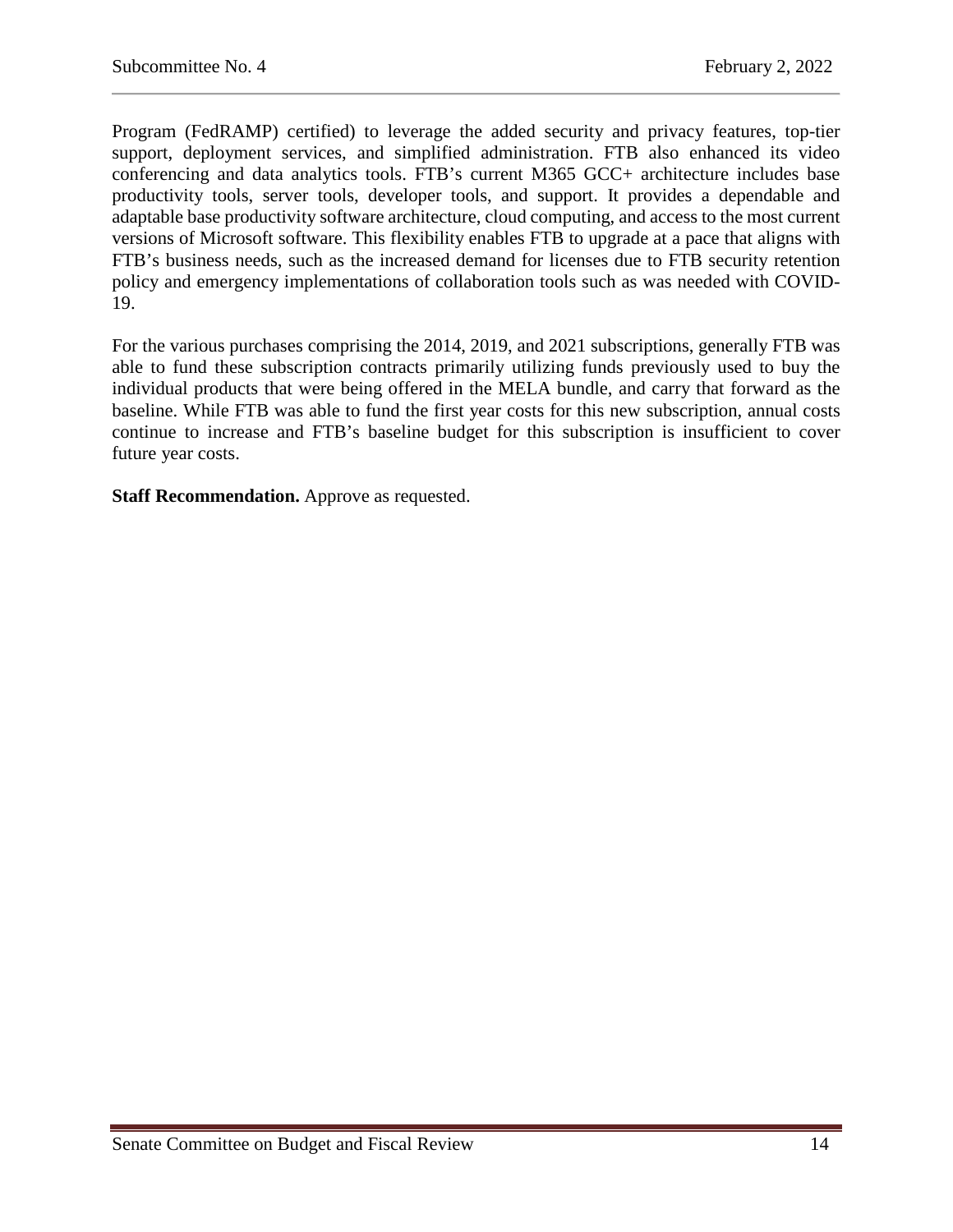# <span id="page-14-0"></span>**Issue 11: Network Infrastructure Refresh**

**Budget.** The Governor's budget requests \$1.0 million General Fund and \$42,000 special funds in 2022-23, \$3.21 million General Fund and \$133,000 special funds in 2023-24, and \$4.71 million General Fund and \$198,000 special funds in 2024-25 for the Franchise Tax Board (FTB) to refresh, by way of replacement, a portion of FTB's network infrastructure. Some components of the network are reaching end of life (EOL) beginning May 2023 and some have capacity constraints.

**Background.** FTB's current network infrastructure was put in place by the E-Commerce Portal Infrastructure (EPI) Feasibility Study Report (FSR), as approved by the California Technology Agency (currently California Department of Technology) on January 10, 2007. That effort provided up-to-date network designs, infrastructure, and tools to effectively and efficiently manage, maintain, and enable growth of FTB's network infrastructure, which allowed FTB to increase its internet presence and internal services. Due to EOL announcements and end of capacity equipment, FTB received approval to refresh the network infrastructure in FY 2016-17, and implemented the network refresh in phases (via approved FSR FTB 15-01 and BCP 7730-002-BCP-BR-2016-GB; PIER completed 2/14/2020), which has kept the network healthy. Generally, the network infrastructure refresh is performed in phases every 5-years. Some components of FTB's network infrastructure are again reaching EOL and capacity constraints exist as all physical port connections are in use. When equipment reaches EOL, manufacturers will no longer provide emergency or non-emergency technical support, technical and security patches, software and firmware upgrades, parts, or whole replacements of equipment. The following components are at or approaching EOL or at capacity and proposed for refresh:

- 1. Firewall appliances EOL May 31, 2023.
- 2. Network (Production, Internet, and Core) Switches EOL March 31, 2024.
- 3. Edge Switches EOL March 31, 2024.
- 4. Load Balancers EOL April 1, 2025.
- 5. Next Generation Firewalls (NGFWs) EOL August 31, 2025.
- 6. Routers Maximum port-capacity reached.

Through this network refresh, FTB will replace EOL and at-capacity components of FTB's network infrastructure and will meet expected workload increases and demand for online services through June 2030.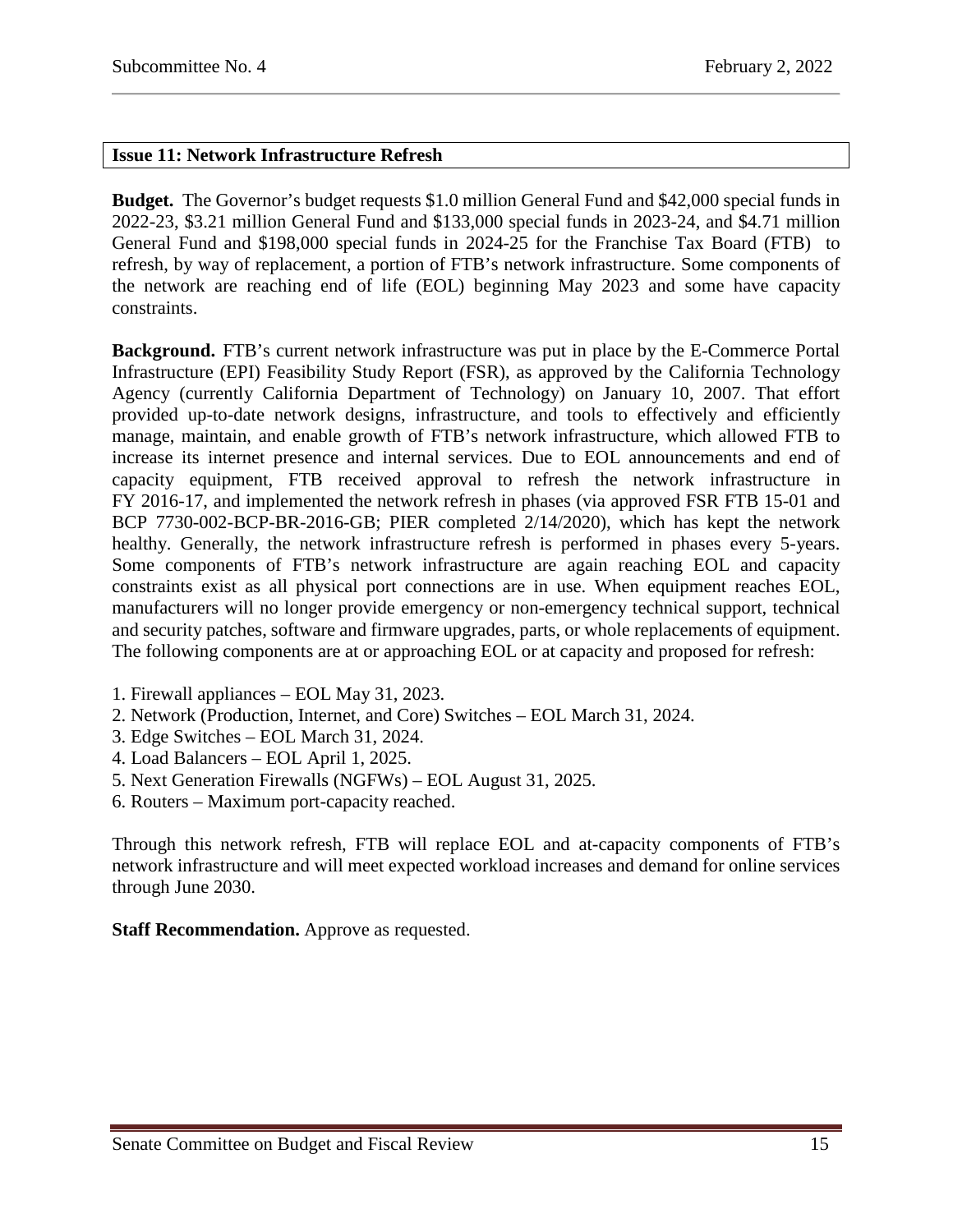# **ITEMS FOR DISCUSSION**

# <span id="page-15-0"></span>**7600 DEPARTMENT OF TAX AND FEE ADMINISTRATION (CDTFA)**

## <span id="page-15-1"></span>**Issue 12: Hope Act: California Electronic Cigarette Excise Taxb**

**Request.** The Governor's Budget requests \$1.4 million E-Cig Fund for 5.5 positions and 9,253.5 hours in 2022-23, \$1.2 million for 3.8 positions and 12,026.5 hours in 2023-24, and \$1.4 million for 3.5 positions and 15,253 hours in 2024-25 for mandated workload associated with SB 395, the Healthy Outcomes and Prevention Education (HOPE) Act.

# **Background.**

Beginning July 1, 2022, the California Electronic Cigarette Excise Tax (E-Cig Tax) (Chapter 489 of the Statutes of 2021(SB 395)) imposes a new 12.5 percent tax upon purchasers on the sales price of electronic cigarettes for use in California. Retailers are required to collect the E-Cig Tax from the purchaser at the time of the retail sale of an electronic cigarette. Additionally, SB 395 authorized a General Fund loan of \$3 million to be deposited into the California Electronic Cigarette Excise Tax Fund (E-Cig Fund) in fiscal year 2021-22 for the purpose of implementing the E-Cig Tax.

Implementation costs in 2021-22 include \$2.5 million in contract services for reprograming CDTFA's Centralized Revenue Opportunity System (CROS). The new tax requires the CROS functional areas be built by July 1, 2022 and adding this function is currently underway. Additional 2021-22 costs included 0.8 positions in Audit Support, and 2,629.5 overtime hours in various units to implement updates, notify taxpayers, and respond to inquiries from the public

The requested resources in 2022-23 and ongoing will allow CDTFA to address the workload associated with implementing and administering the E-Cig Tax under the Fee Collection Procedures Law. Consistent with other tax programs, the funding for the additional hours allows existing CDTFA team members to work on this program.

Additional workload related to the administration of the E-Cig Tax falls under the following categories:

• **Compliance.** To ensure compliance with the E-Cig Tax legislation, CDTFA is mandated to perform registration and licensing, return processing, and collection functions. Every Cigarette Tobacco Product Tax Law (CTPTL) licensed retailer making sales of electronic cigarettes is required to report and pay the tax on these products, including out-of state retailers with direct sales to California consumers. Team members will process returns, reports, schedules, payments, interest and penalty relief requests, review overpayments, issue refunds, and provide customer service for this new tax program.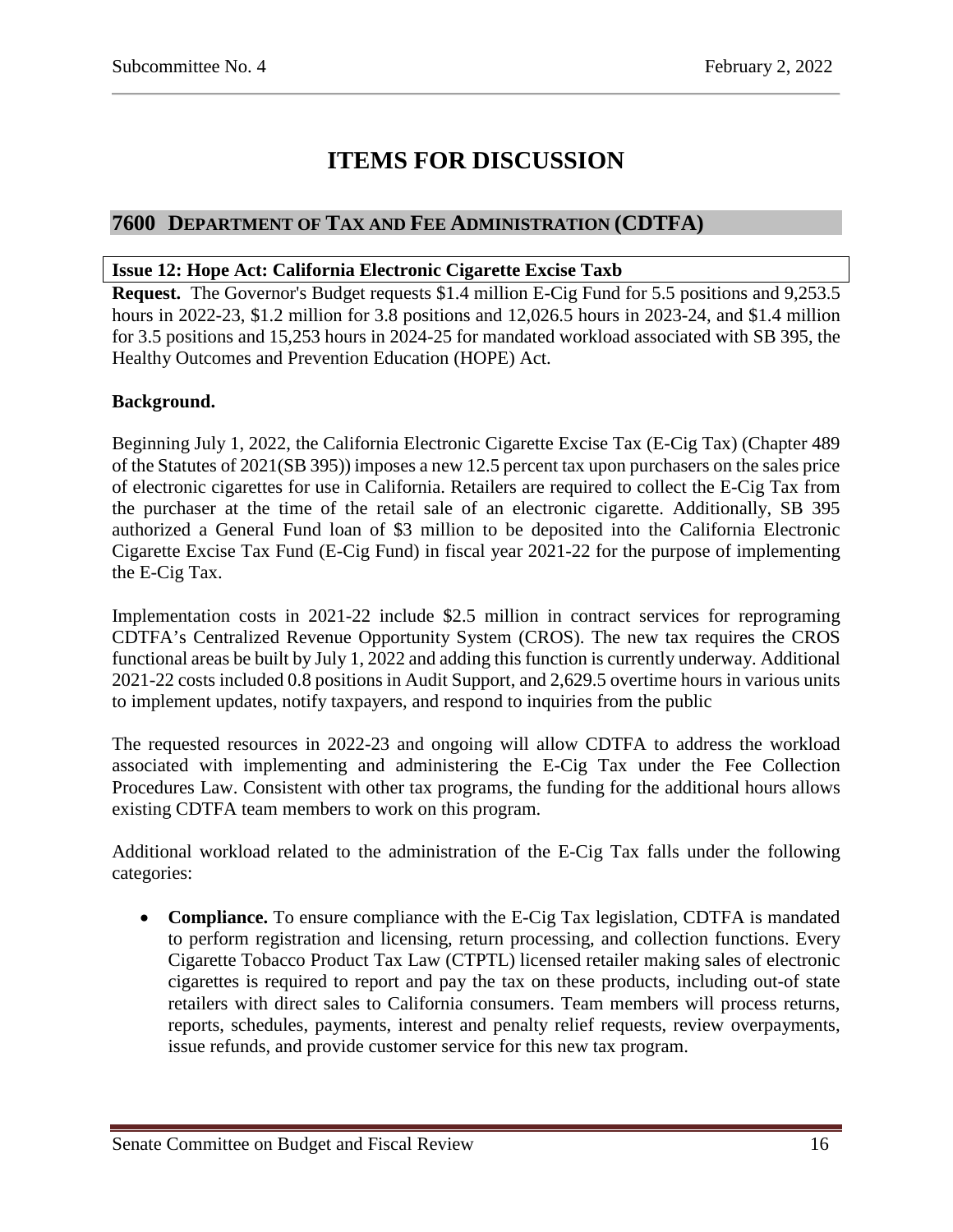- **Audit.** Team members are required to verify and audit registered retailers that sell electronic cigarette products to ensure the correct amount of tax was imposed, collected, and paid on the sale of electronic cigarette products. CDTFA strives to audit 3 percent of the taxpayer base on a three-year cycle.
- **Collections, Refunds, and Appeals.** As with any other tax program, a certain percentage of returns will be delinquent. Taxpayers who file non-remittance, partial remittance, or late returns, will incur CDTFA billings and be subject to collection actions. It is also estimated that 1.3 percent of the taxpayer base will file a claim for refund and a portion of the audit assessments of the new tax will result in petitions for redetermination. Team members will engage in active collection activities, handle refunds and process requests for relief from interest and penalty, and handle all aspects of the appeals process.
- **Return Processing**. CDTFA will design and develop new tax returns for the E-Cig Tax program. System programming changes are required to allow payments and proper fund allocation to the new fund. Team members are responsible for critical tax return and payment processing, reports, account maintenance, account billing adjustments, and desk review activities.
- **Administration, Implementation, and Administrative Support**. The E-Cig fund requires numerous analyses for maintenance, reconciliation, producing interim statements and preparation of special reports, and monitoring critical cash flow by the Accounting Branch. In addition, CDTFA must develop new online returns (electronic filing only), create new online instructions, and update forms, publications, letters, and webpages. Numerous outreach materials will be distributed and published. Team members will train and provide technical advice to other CDTFA team members and the public.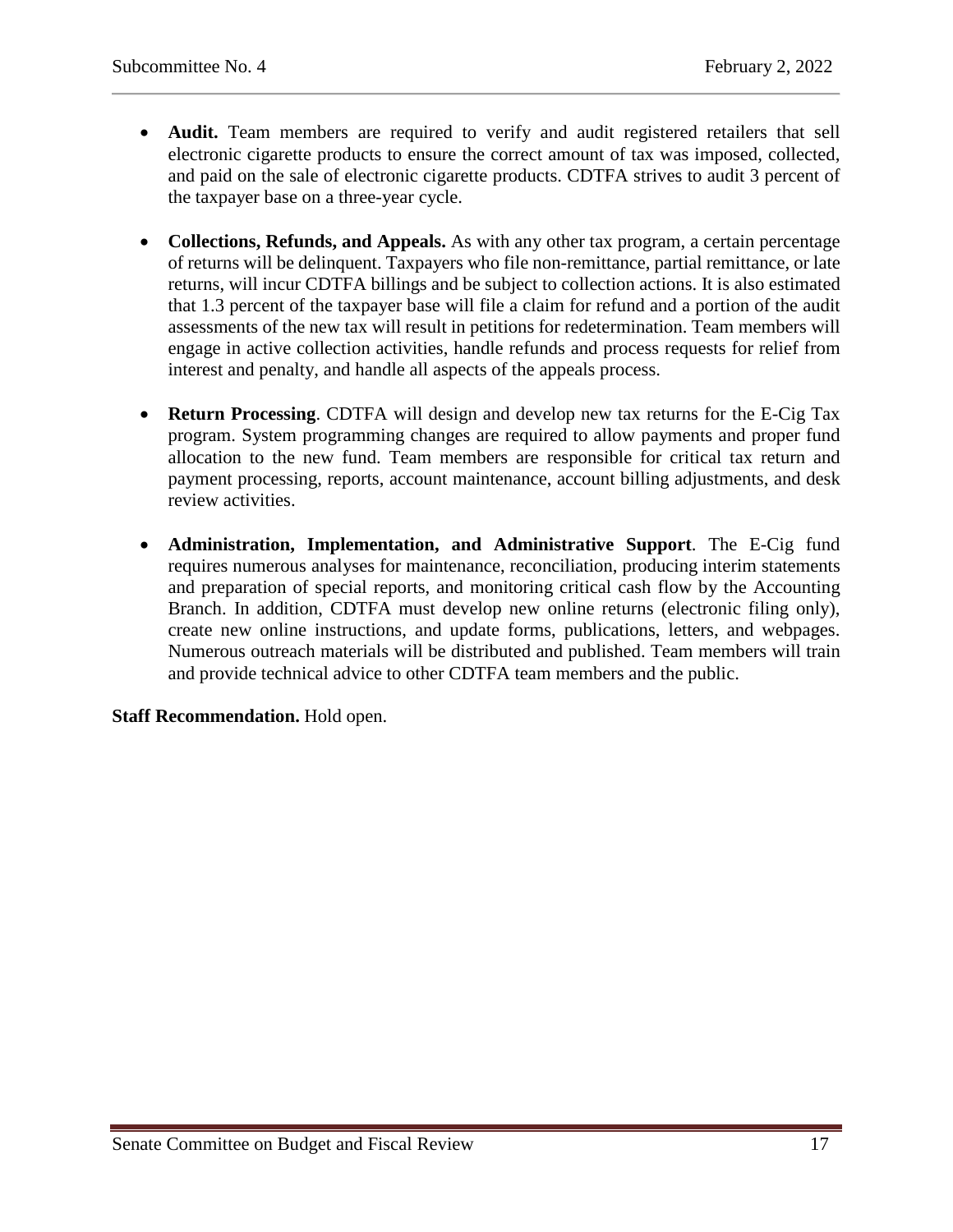# <span id="page-17-0"></span>**0959 CALIFORNIA DEBT LIMIT ALLOCATION COMMITTEE**

#### <span id="page-17-1"></span>**Issue 13: Bond Allocation Program Workload**

**Request.** The Governor's budget requests \$1,036,000 for six permanent positions: 5 AGPAs and 1 SSM I Specialist for FY 2022-23 and ongoing to accommodate workload for the California Debt Limit Allocation Committee (CDLAC) and its support areas.

#### **Background.**

CDLAC was established by Chapter 943, Statutes of 1987, in response to the Federal Tax Reform Act of 1986, which placed a cap on the volume of tax-exempt private activity bonds that could be issued within a state in a calendar year. CDLAC is the sole entity responsible to calculate the volume cap pursuant to IRS guidelines and allocate tax-exempt private activity volume cap for the State of California through a variety of programs including multifamily housing, single-family housing, tax-exempt facilities, and industrial development bonds.

Tax credits attract private investment in affordable housing by offering a dollar-for-dollar credit against an investor's state or federal taxes owed. The 2019, 2020, and 2021 Budget Acts each authorized \$500 million in one-time resources for low-income housing tax credits. In each year, these resources were split between both typical affordable housing projects (\$300 million) and mixed-income projects (\$200 million). These funds have supported what is known as the federal four percent tax credit, which historically have not been competitive - every project that sought a four-percent credit received one. Recent changes in statute have made these credits more popular. However, as currently structured, these credits must be paired with federally-limited taxexempt bonds, which are allocated by the California Debt Limit Allocation Committee. The four percent tax credits are therefore limited by a project's ability to secure tax exempt bonds. Increasing demand for four percent credits has led to an oversubscription of tax exempt bonds.

The oversubscription of tax-exempt federal bonds required CDLAC to develop and implement a competitive system to provide equitable distribution of Bond Allocation throughout California. To maximize the allocation of tax credits, the California Tax Credit Allocation Committee and the California Debt Limit Allocation Committee adopted regulations aimed at increasing affordable housing production, containing costs, and maximizing public subsidy and benefit of the credits. The review time needed for this new competitive process more than doubled the staff hours it takes to process requests.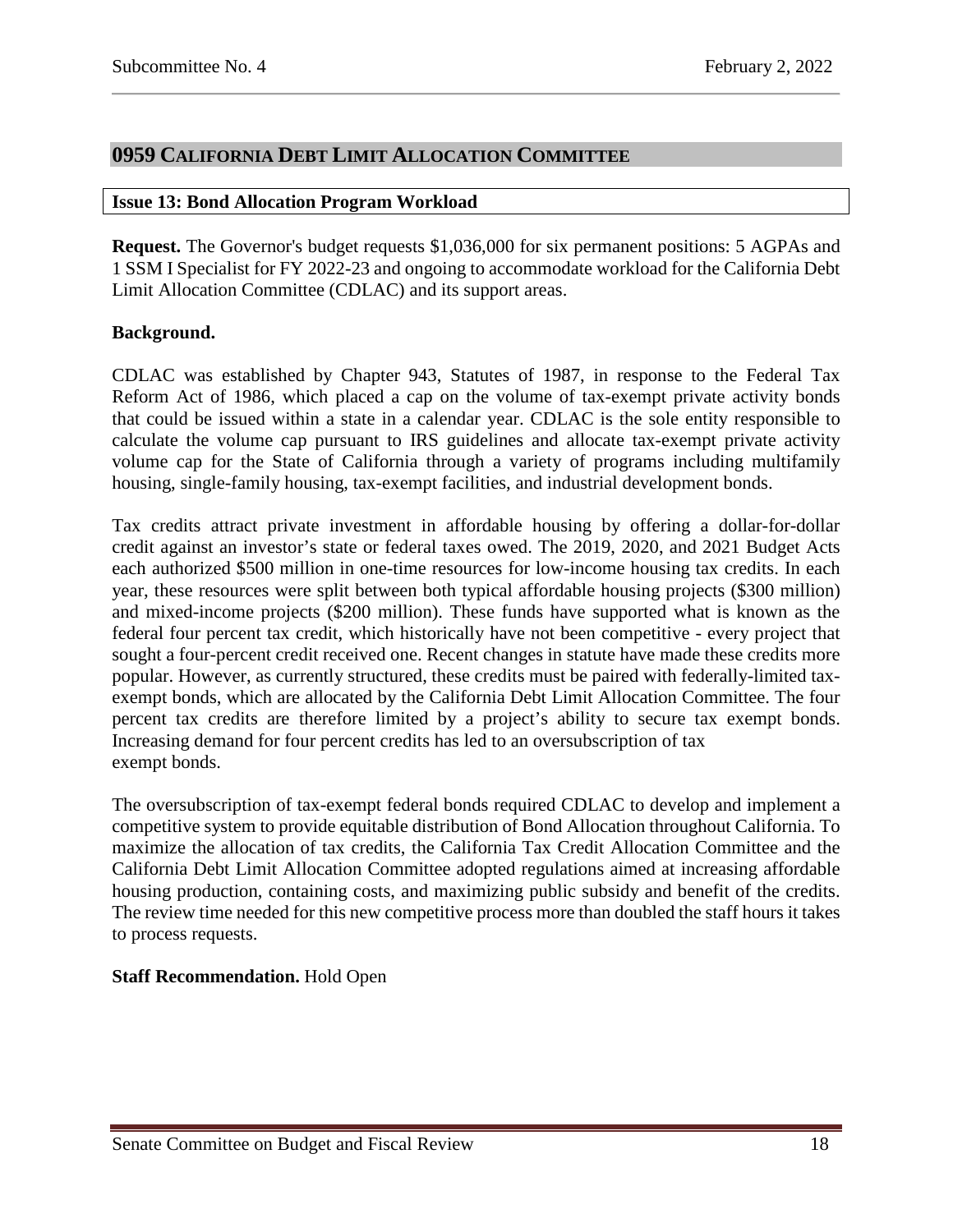# <span id="page-18-0"></span>**0968 CALIFORNIA TAX CREDIT ALLOCATION COMMITTEE**

#### <span id="page-18-1"></span>**Issue 14: Development and Compliance Sections Workload Increase**

**Request.** The Governor's budget requests an increase for the California Tax Credit Allocation Committee (CTCAC) of \$1,423,000 for fiscal year 2022-23 and ongoing to hire eight new staff members; six Associate Governmental Program Analyst (AGPA) positions, one Research Data Specialist I (RDS) position, and one Staff Services Manager (SSM I) (Supervisor) position to accommodate workload increases.

**Background.** The CTCAC's tax credits support/affect several State agencies. Bond allocation is required for applicants to receive tax credits. The California Debt Limit Allocation Committee (CDLAC) is the issuer of tax-exempt bond allocation, therefore affected by CTCAC. Tax Credits are a source of equity that is part of the capital stack for projects financed within the Housing Community Development (HCD) and California Housing Finance Agency (CalHFA).

CTCAC is responsible for administering the allocation of federal and state low-income housing tax credits (LIHTCs) for the development of low-income housing. Each year the amount of federal 9 percent LIHTCs allocated by the IRS is based on the product of a per capita factor and the state's population. An annual increase in federal LIHTCs available results in a higher volume of applications reviewed and thus a larger workload requirement. CTCAC is required by federal law to conduct at least three reviews of the applications during the housing development process. Due to the increase in the volume and complexity of the applications, workload has increased at each stage of review and staff have consistently been unable to complete the second of the three reviews in a timely manner. With the increase in applications beginning in 2020 and continuing, without additional staff, CTCAC staff will fall further behind in meeting its mandatory requirements resulting in delays to the project. In addition, the CTCAC's responsibilities for compliance (over a 55 year period) grow with each additional project.

In 2020-21, CTCAC had 70 authorized positions and of these 51 were filled. CTCAC notes that their ability to fill positions has been compromised by the pandemic and the need to recruit for positions that include significant travel.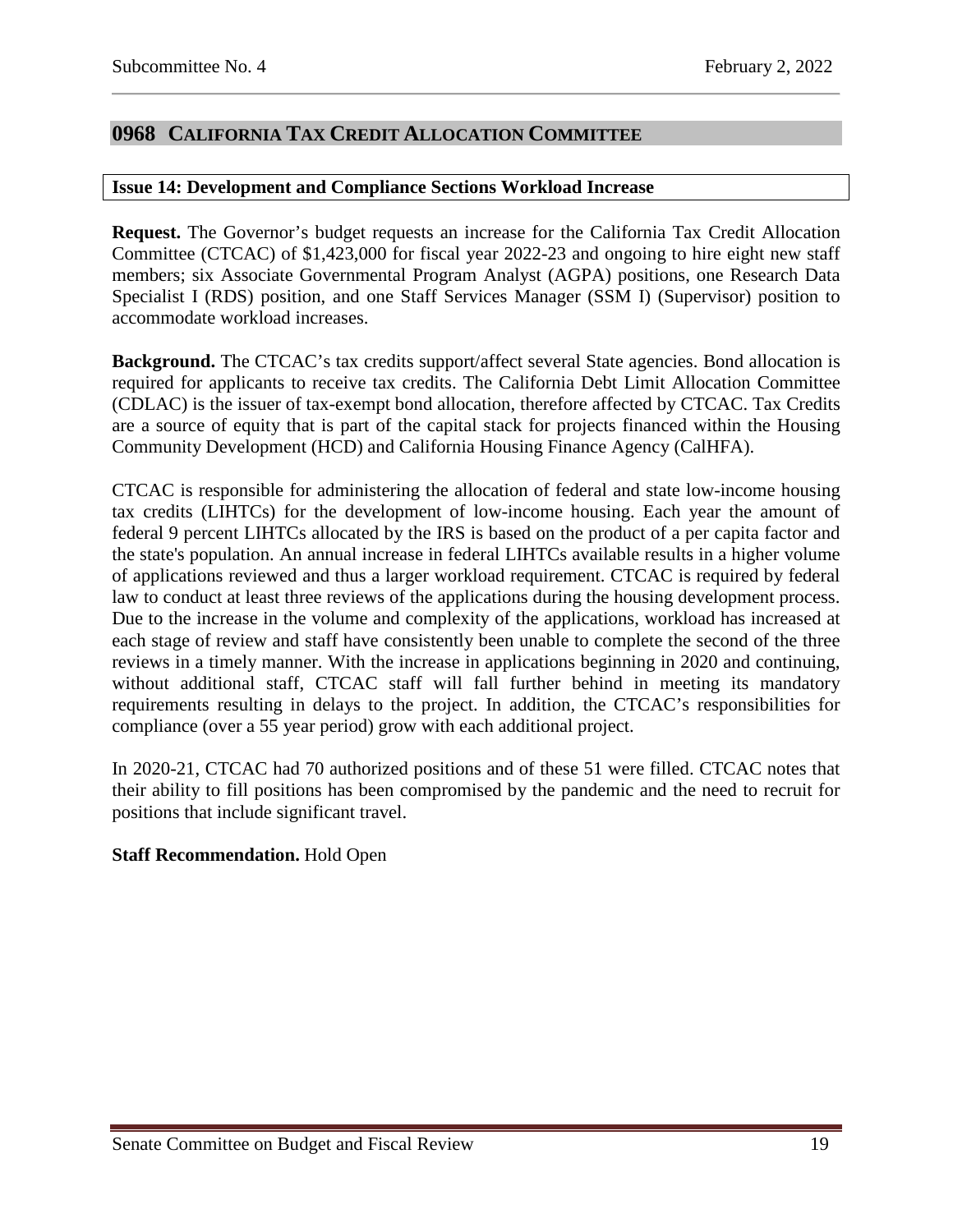# <span id="page-19-0"></span>**1701 DEPARTMENT OF FINANCIAL PROTECTION AND INNOVATION**

## <span id="page-19-1"></span>**Issue 15: California Public Banking Option Act (AB 1177)**

**Request.** The Governor's budget requests an increase in expenditure authority of \$283,000 Financial Protection Fund in fiscal year 2022-23, \$273,000 in 2023-24, and 1.0 Attorney III position, for the Department of Financial Protection and Innovation to implement the provisions of Chapter 451, Statutes of 2021 (AB 1177).

**Background.** The purpose of AB 1177, the California Public Banking Option Act, is to increase access to no-cost banking for underbanked and unbanked populations. AB 1177 established the CalAccount Blue Ribbon Commission (Commission) to contract with a vendor to conduct a study of a CalAccount Program (Program) to offer unbanked and underbanked Californians free federally insured transaction accounts. The new law requires the State Treasurer to convene the Commission on or before September 1, 2022, composed of nine individuals, including the DFPI Commissioner or their designee.

The Commission is required to:

- Contract with vendors to conduct the market analysis.
- Conduct at least one public hearing to gather input within a year of entering into a contract for the market analysis.
- Hold a public hearing to review the completed market analysis.
- Determine whether the Program can be implemented as described in the bill, and if not, what modifications can be made to implement it successfully.
- Determine whether the Program revenue is enough to pay for costs within six years of implementation, and if not, recommend whether the Program should be implemented, nonetheless.

AB 1177 requires the Commission to deliver the market analysis to the Chair of the Senate Committee on Banking and Financial Institutions and the Chair of the Assembly Committee on Banking and Finance by July 1, 2024. The California Public Banking Option Act only becomes operative upon appropriation by the Legislature, and the Program will only get implemented if the Legislature approves it after seeing the results of the market analysis.

While AB 1177 does not have a direct impact on DFPI's operations, the DFPI Commissioner, or that person's designee, will need to spend considerable time on the Commission, at board meetings, gathering and consolidating information from Department and stakeholder experts, and reviewing and analyzing market analysis data and results. DFPI requests 1.0 Attorney III to act as the Commissioner's aid and, if needed, designee.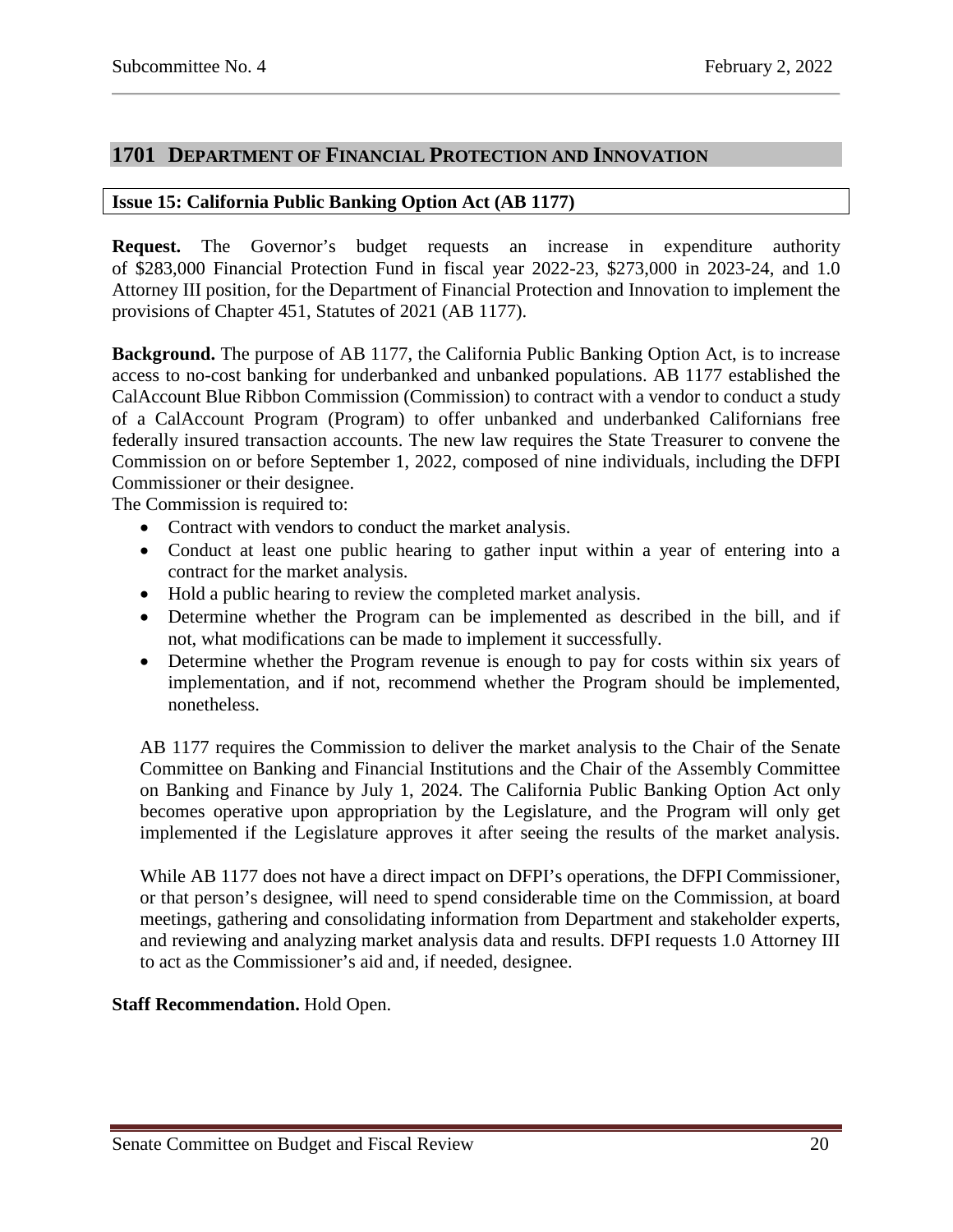# <span id="page-20-0"></span>**7730 FRANCHISE TAX BOARD**

## <span id="page-20-1"></span>**Issue 16: Enterprise Data to Revenue Project 2**

**Budget.** The Governor's budget requests \$151.1 million General Fund and 17.0 permanent positions, 23.5 full time equivalent limited-term positions, and 21.0 permanent-intermittent positions to begin second-year implementation of the Enterprise Data to Revenue (EDR2) project, which is the second phase of the Tax System Modernization (TSM) plan at the Franchise Tax Board. The resources received from this proposal will allow FTB to continue supporting the optimization of business processes throughout the EDR2 life cycle.

# **Background.**

In 2007, the staff created a 30 year three-phased modernization strategy for FTB's information technology systems. The primary objective of this strategy addresses refreshing FTB's aging legacy systems, while also taking the opportunity to further advance FTB's strategic goals using the latest technologies and industry best business practices.

- Phase 1 (EDR Project, completed December 2016) Build the key infrastructure and foundational architecture for the three phased effort and update FTB's existing imaging, case management, return processing, and modeling processes while also developing two new applications (Taxpayer Folder – internal view for FTB staff and MyFTB – external view for taxpayers and practitioners) to consolidate taxpayer data for ease of use, increased customer service and better transparency.
- Phase 2 (EDR2 Project, projected start July 2021) Leverages the architecture delivered and will expand case management, modeling, MyFTB, and self-service options. This project will also decommission end-of-life legacy systems for Audit, Filing Enforcement and Collections.
- Phase  $3 -$  (projected start 2026) This Final Phase will replace FTB's end-of-life legacy accounting systems and finish addressing FTB's six key business problems.

The EDR2 project represents phase 2 of an enterprise-wide TSM effort to align FTB's IT infrastructure with its strategic business plan. The EDR2 project will continue to significantly improve the department's ability to address the state's annual \$10 billion tax gap through strategically planned TSM efforts consistent with FTB's strategic plan.

The EDR2 project is vital to FTB's operations. The technology currently supporting two of FTB's major legacy systems - Accounts Receivable Collection System (ARCS) and professional Audit Screening and Support System (PASS) - , which annually allow FTB to collect over \$4 billion in compliance revenue, are nearing end-of-life and will no longer be supported after December 31, 2025. Implementing the EDR2 project at this time is critical. Replacing these systems before they reach end-of-life will ensure FTB business operations generating significant compliance revenue for the state will not experience any critical failures. Additionally, the EDR2 project will improve efficiency and provide a better taxpayer experience while increasing revenue.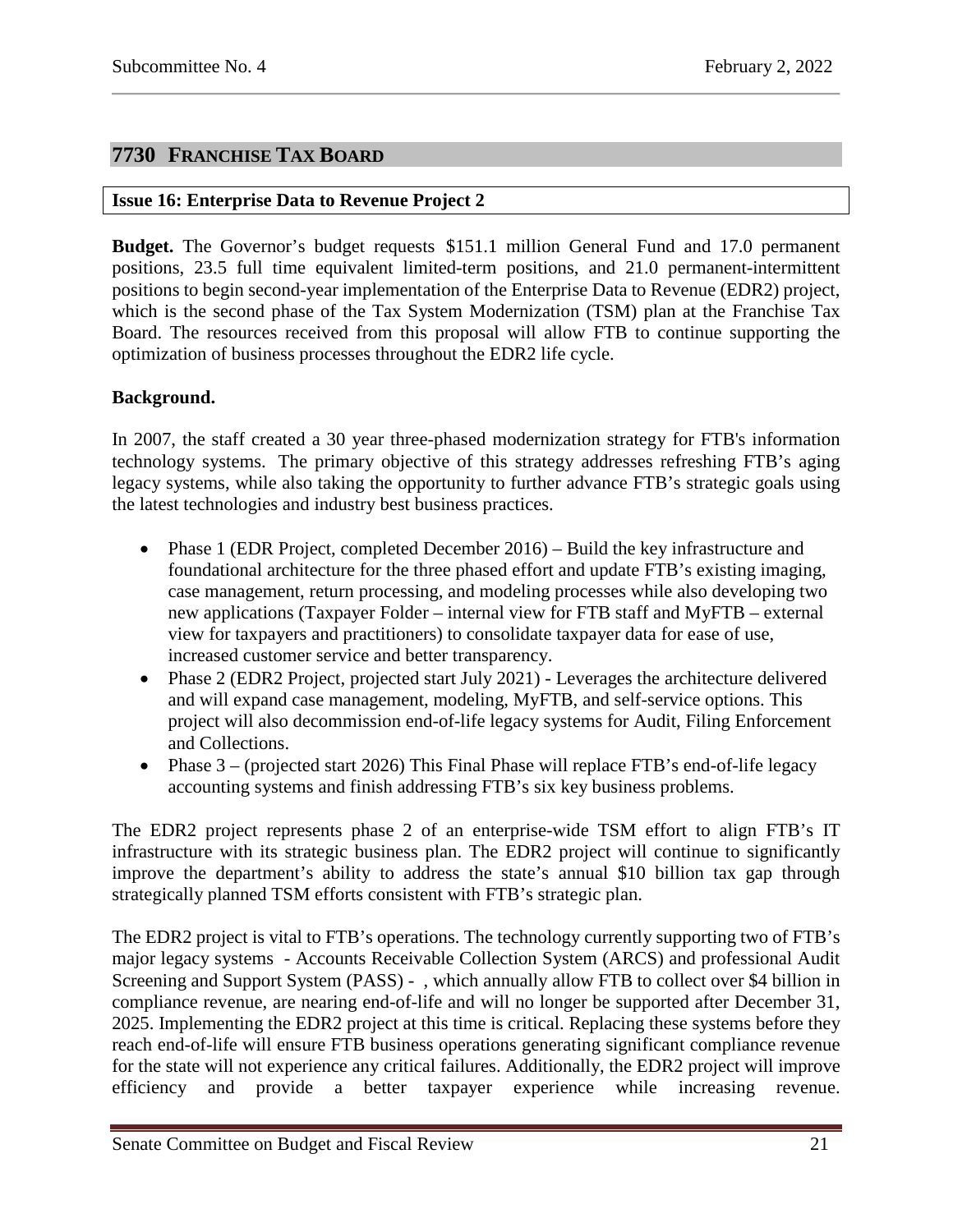The following table shows the systems FTB plans to replace with EDR2 and their original implementation dates and ages.

| <b>System</b> |      | Date Implemented System Age in Years (as of 2021) |
|---------------|------|---------------------------------------------------|
| ARCS          | 1999 |                                                   |
| <b>INC</b>    | 2001 | 20                                                |
| <b>PASS</b>   | 1997 | 24                                                |

The EDR2 project follows the California Department of Technology's (CDT's) Project Approval Lifecycle (PAL) Process. The most recent document approved for the EDR2 project was the Stage 4 Project Readiness and Approval (S4PRA). The S4PRA was approved on April 1, 2021 and included the EDR2 vendor selection and project approval.

The EDR2 project's Request for Proposal (RFP) was released on April 30, 2019 on the Cal e-Procure website. In May 2020, FTB received the final proposals with proposed solutions from the bidders. Contract Award to the contractor was made in June 2021. The EDR2 project start date is July 1, 2021.

The EDR2 project plans to achieve the following objectives in 2022-23:

- Utilize the new data analytic tools to support the development of new work including functionality for models, treatment paths, and data visualization (reports and dashboards);
- Perform data analysis and clean-up of the PASS application data prior to the conversion of the data into the EDR2 case management platform;
- Analyze and resolve issues with collection cases that will not convert in an automated fashion prior to contractor's automated conversion from the PIT collection legacy to new system;
- Enhance the ability to successfully select best value cases for compliance efforts and complete quality cases efficiently;
- Ensure new data fields can be captured from paper returns and other stand-alone tax forms to assist with developing potential modeling strategies and business rules which will result in increased revenue;
- Develop and implement Training and Organizational Change Management activities to support FTB enterprise including the field offices who will utilize the systems impacted by the EDR2 project implementation and changes;
- Maintain the data integrity and availability in FTB's tax systems and their ability to perform critical state tax functions;
- Pilot the first implementation of the PIT Professional Audit and Legal Case Management solution;
- Replace the solution that is used by the Underpayment BSOW to identify available assets to levy during the Personal Income Tax involuntary collection cycle; and
- Continued design and development of deliverables to be implemented in future years, including self-services and additional case management solutions

FTB notes that this request is funding for the 2022-23 fiscal year and that a BCP will be submitted each year to cover the costs of the project. According to the FTB, the total cost of EDR2 is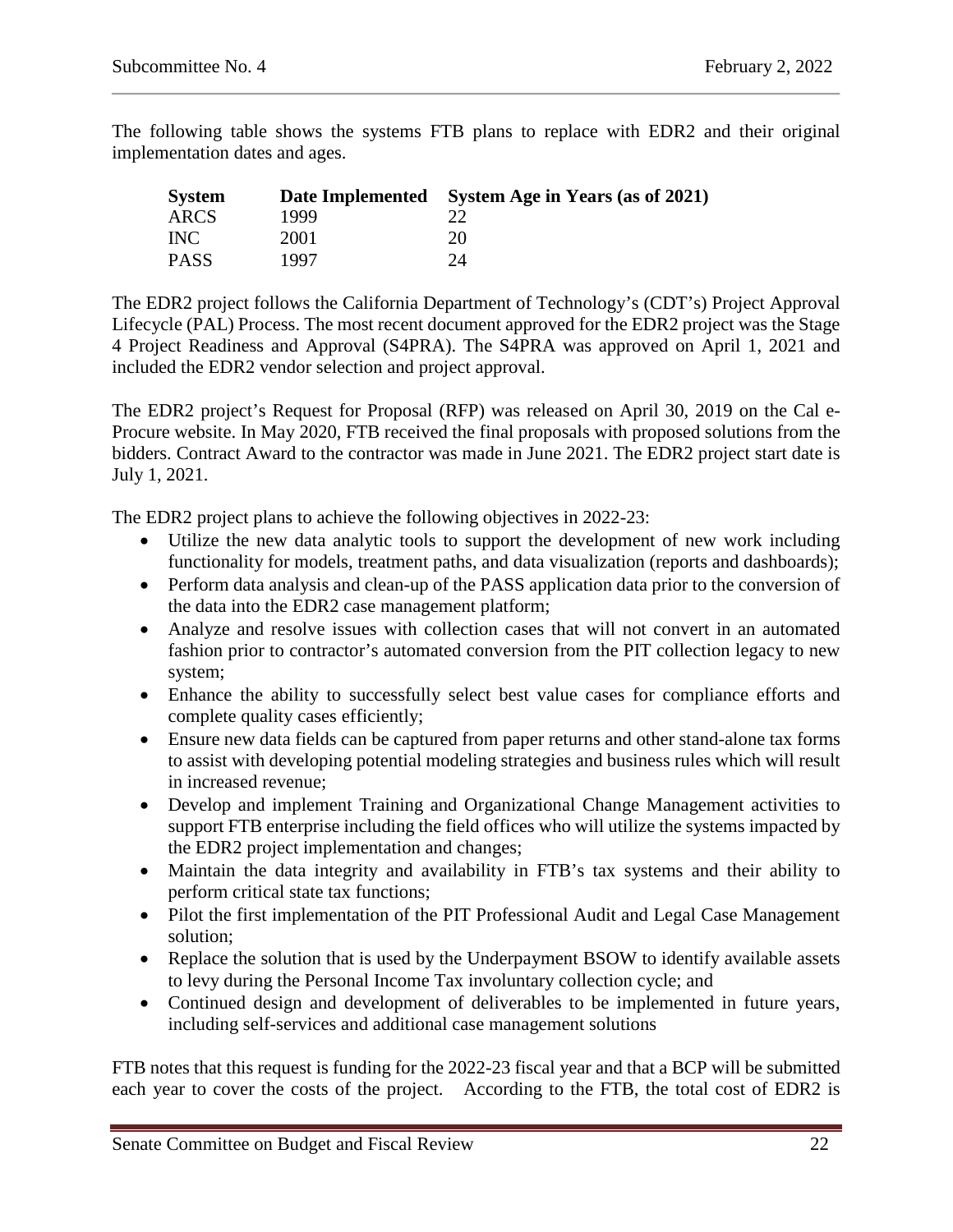estimated to be just over \$750 million and will ensure continued collection of over \$4 billion in annual revenues. After full implementation, the project is projected to bring in additional new revenues of \$300 million annually.

The most recent CDT's Independent Project Oversight Report, completed in December of 2021, notes that the project is on track and performing as expected and does not identify any needed corrective actions at this point.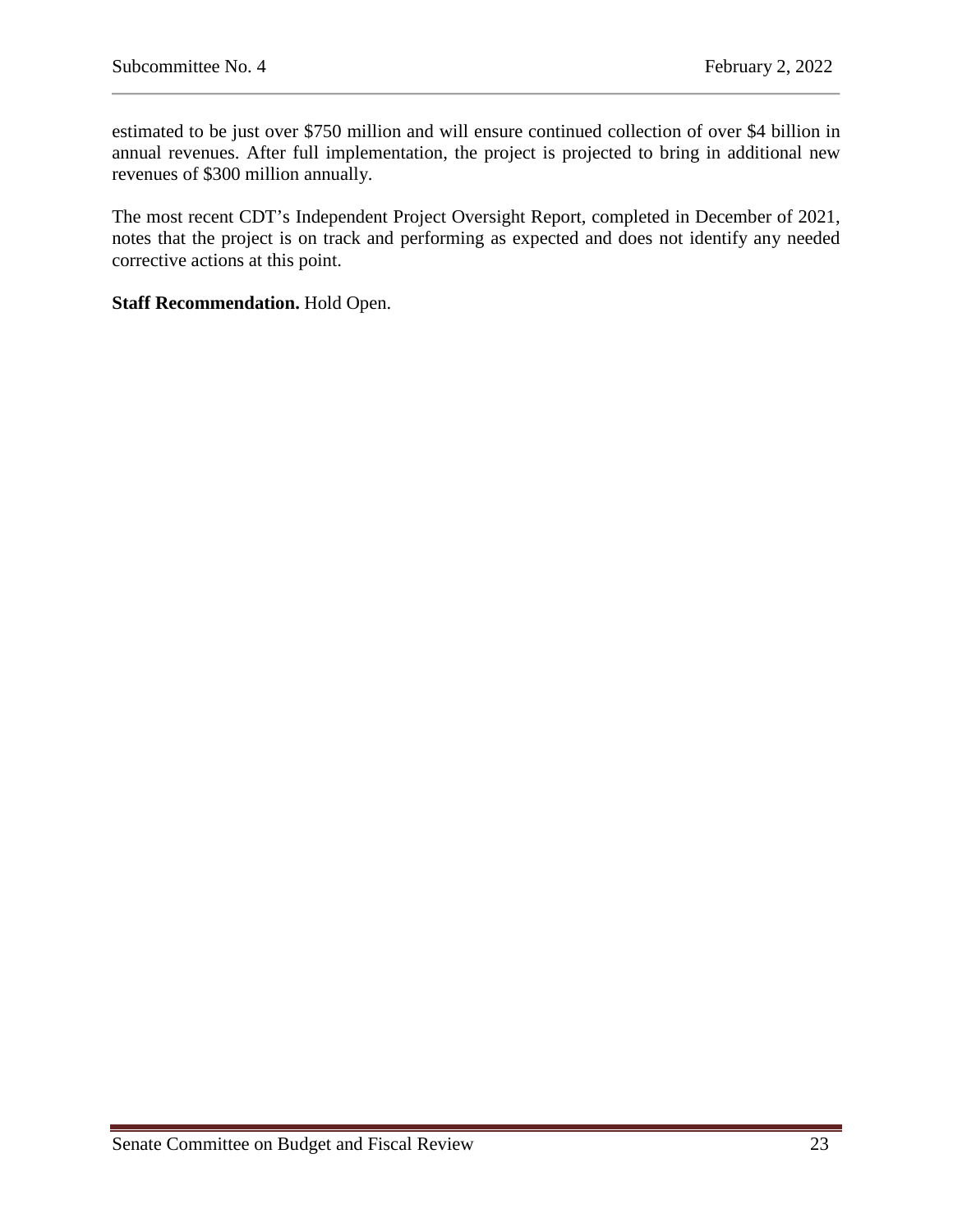## <span id="page-23-0"></span>**Issue 17: Section 41 Workload**

**Budget.** The Governor's budget requests \$657,000 General Fund and 4 permanent positions in 2022-23; \$610,000 General Fund in 2023-24; \$760,000 General Fund and one permanent position in 2024-25; and \$749,000 General Fund in 2025-26 and ongoing for the Franchise Tax Board. This will allow the Economical and Statistical Research Bureau (ESRB) to manage the increasing workload due to the volume of bills with a Revenue and Taxation Code (R&TC) Section 41 reporting requirement

**Background.** In 2014, SB 1335 introduced Section 41 into the Revenue and Taxation Code (R&TC). This legislation required any bill, introduced on or after January 1, 2015, that would authorize a personal income or corporation tax credit, to include specific goals, purposes, objectives, and performance measures to allow the Legislature to evaluate the effectiveness of the credit.

In 2019, AB 263 expanded Section 41 reporting requirements to include all tax expenditures. A tax expenditure is defined as a credit, deduction, exclusion, exemption, or any other tax benefit as provided for by the state. As a result of AB 263, beginning on January 1, 2020, data must be collected on any new tax expenditure bills in order to provide a standard method for the Legislature to periodically evaluate whether tax expenditures are providing the intended benefit to the State and its taxpayers.

As the department which receives tax information, most new bills now direct the FTB to provide relevant data to a designated entity, such as the Legislative Analyst's Office, to evaluate the benefits of the tax expenditure and complete the Section 41 report. Additionally, FTB could be the responsible entity to evaluate the tax expenditure as to its stated goal and issue a Section 41 report. Section 41 reports include analysis of data and baseline measurements to be collected and remitted in each year the tax expenditure is in effect. This allows the Legislature to measure the change in performance indicators which ultimately shows the goals, purpose, and objectives of the tax expenditure are being met.

R&TC Section 41 is a new mandatory workload that ESRB does not have the resources to address. When Section 41 was initially enacted, reporting requirements were limited to tax credits. However, recent legislation has expanded the requirement to include all tax expenditures. Tax credit data is easier to collect as it is generally reported as a line item on the tax return, and the data is captured by FTB during return processing. Data for other tax expenditures, such as deductions, is more difficult to collect. Individual deductions are rolled up into other line items and not reported on its own because that level of calculation is not necessary for return processing. In these instances, ESRB must build a data capture interface and related databases to store the data. The data is then manually keyed in order to generate reports.

FTB notes that the department had no departmental costs associated with AB 263 when it passed as the bill adds requirements for future bills. However, now that approximately 10 tax expenditures have been enacted that require some form of data collection, analysis, distribution to subject matter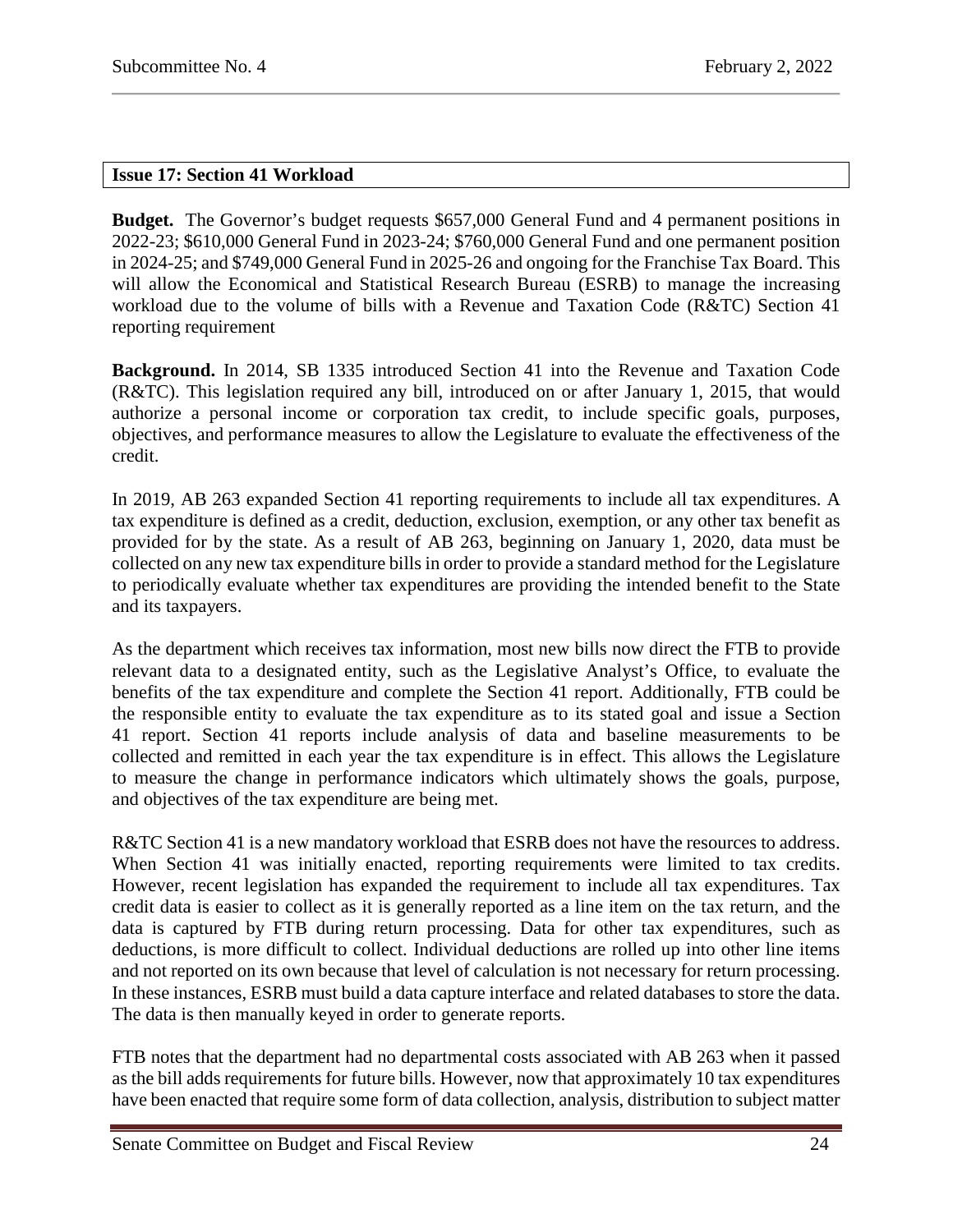delegates or the drafting of a report, FTB notes that these mandated activities support the need for additional resources. Currently FTB is re-directing staff to absorb several hundred hours of staff time annually to complete the one or two reports required to meet Section 41 requirements.

This request is based on FTB estimates that with each session the Legislature will pass at least four new tax expenditure bills encompassing R&TC Section 41 requirements that will require FTB to collect and distribute data to a delegate responsible to draft the Section 41 report or FTB will be required to draft a report

The FTB requests an IT Supervisor and an Administrator that would allow ESRB to address its span of control issues and support the workload metrics over time. Additional Data Specialists and IT Specialist are requested to allow FTB to code and capture information or to analyze the data and produce the reports FTB is responsible for on the performance measures and specific outcomes of the tax expenditure legislation.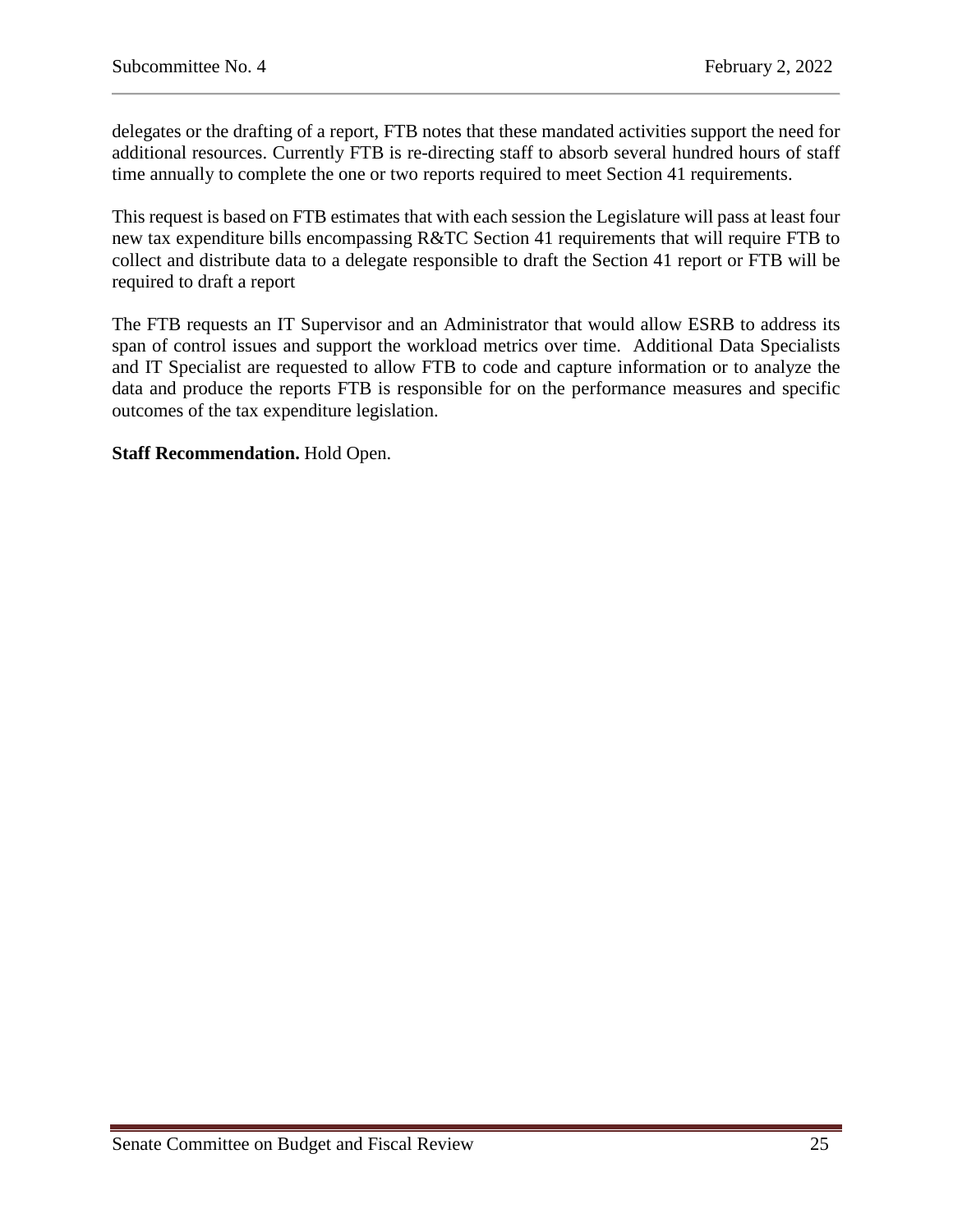# <span id="page-25-0"></span>**Issue 18: Earned Income Tax Credit Foster Youth Expansion**

**Budget.** The Governor's budget includes a new refundable credit for young adults who have been in the foster care program. This proposal provides an additional \$1,000 credit for individuals who have been in the foster care system at some point at age 13 or older and who are now at least 18 but 25 or younger, and who otherwise qualify for the CalEITC. This proposal is expected to cost roughly \$20 million ongoing General Fund. As in prior years, the budget package also includes \$10 million for education and outreach to expand awareness of the EITC.

**Background.** The California EITC is a state personal income tax provision that benefits individuals and families who earn less than \$30,000. The amount of the credit depends on taxpayers "earned income" (which primarily includes wages and self-employment income), filing status, and the number of qualifying dependent children. The amount of the EITC initially rises with earnings, such that the greater the filer's earnings, the larger the credit. The credit peaks at a certain income and then gradually phases out for higher levels of earnings. The tax credit is fully refundable. This means that if the amount of a taxpayer's EITC is greater than his or her liability before applying the credit, then the state pays the taxpayer that difference. The Franchise Tax Board (FTB) annually adjusts the income thresholds and credit amounts for inflation, similar to the adjustment made at the federal level (although the state uses a California-specific inflation index).

In 2015, when California created the state EITC, it was designed to supplement the federal EITC for those working individuals and families whose incomes were relatively low. As the state EITC is based on the federal EITC, it also shares certain restrictions on eligibility. Specifically, eligible filers must be a U.S. citizen or resident alien. In addition, if they do not have a qualifying child, eligible filers must be at least age 25 and younger than age 65.

# **2021 CalEITC Credit**

| Number of qualifying<br>children | California maximum<br>income | CalEITC (up<br>to) | <b>IRS EITC</b> (up<br>to) |
|----------------------------------|------------------------------|--------------------|----------------------------|
| <b>None</b>                      | \$30,000                     | \$255              | \$1,502                    |
| 1                                | \$30,000                     | \$1,698            | \$3,618                    |
| $\overline{2}$                   | \$30,000                     | \$2,809            | \$5,980                    |
| 3 or more                        | \$30,000                     | \$3,160            | \$6,728                    |

Source: Franchise Tax Board

California adopted the CalEITC in 2015 to build upon and amplify the impact of similar federal tax credits and increased benefits and access over multiple years as follows:

**2015 Budget Act.** The budget included a state EITC for the first time, which provided a refundable tax credit for wage income for households with incomes of less than \$6,580 if there are no dependents, and up to \$13,870 if there are three or more dependents. For tax year 2015,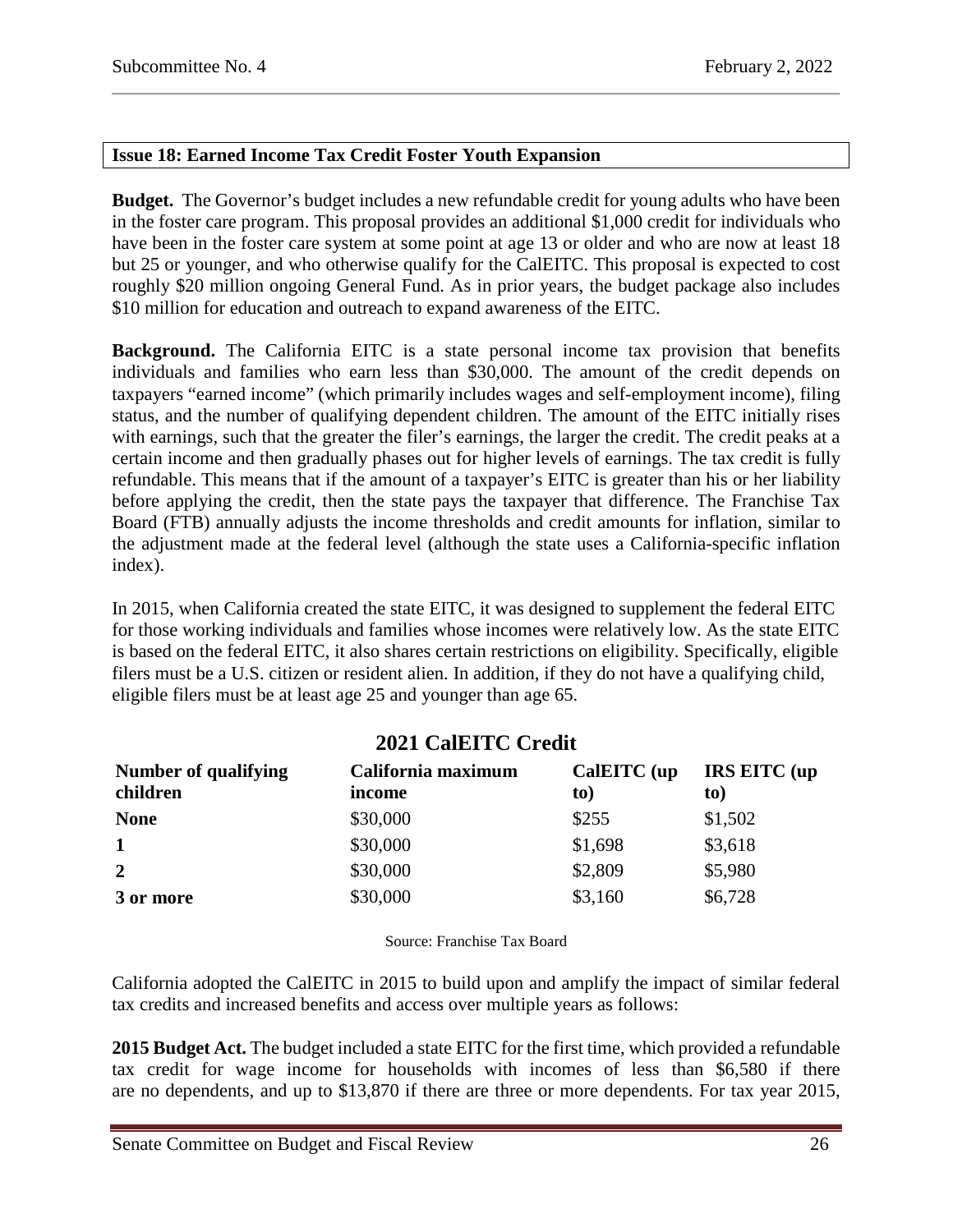the program matched 85 percent of the federal credits, up to half of the federal phase-in range, and then begin to taper off relative to these maximum wage amounts. The credit was expected to benefit an estimated 825,000 families and two million individuals. The estimated average (mean) household benefit was \$460 per year, with a maximum credit for a household with three or more dependents of over \$2,600. The FTB was tasked with administering the EITC program. Budget bill language was adopted to allow for the 85 percent to be adjusted depending upon the state fiscal position.

**2017 Budget Act.** The budget expands the EITC to support more working families, including selfemployed parents, in line with the federal EITC and expanded income ranges to help families working up to full-time at the newly increased minimum wage benefit from the program.

**2018 Budget Act.** The budget expanded the EITC to working individuals who are aged 18 to 24 or over age 65. In addition, the budget adjusts the qualifying income range for the credit so that employees working up to fulltime at the 2019 minimum wage of \$12 per hour would qualify for the credit.

**2019 Budget Act.** The budget more than doubled the EITC by investing \$1 billion in a new expanded EITC (up from \$400 million). Specifically, the EITC was expanded by raising the annual income recomputation floor from 3.1 percent to 3.5 percent, revising the calculation factors to increase the credit amount for certain taxpayers, raising the maximum income to \$30,000, and providing a refundable young child tax credit not to exceed \$1,000 per qualified taxpayer per taxable year. These changes increase the estimated cost of the state EITC from approximately \$400 million to approximately \$1 billion. In 2019, California spent \$1.1 billion on the state's two largest tax credits targeted to Californians with low incomes — the California Earned Income Tax Credit (CalEITC) and the Young Child Tax Credit (YCTC)

**2020 Budget Act.** The budget included trailer bill language to extend the EITC and Young Child Tax Credit (YCTC) eligibility to Individual Tax Identification Number (ITIN) filers. An estimated 200,000 or more families with ITINs qualify for this state EITC expansion.

According to the most recent data from the Franchise Tax Board, as of November 27, 2021, for the 2020 tax year, 4.2 million claims were filed, for a total credit amount of \$1.25 Billion (\$863 million in EITC and \$391 million in YCTC)

**Staff Comments.** At the time this agenda was published, trailer bill language on this proposal was not yet available. However, the Administration notes that this credit will be available for youth who were in the foster care system at some point. It is limited to those who already qualify for the EITC. The Administration anticipates that up to 20,000 individuals may apply for the credit.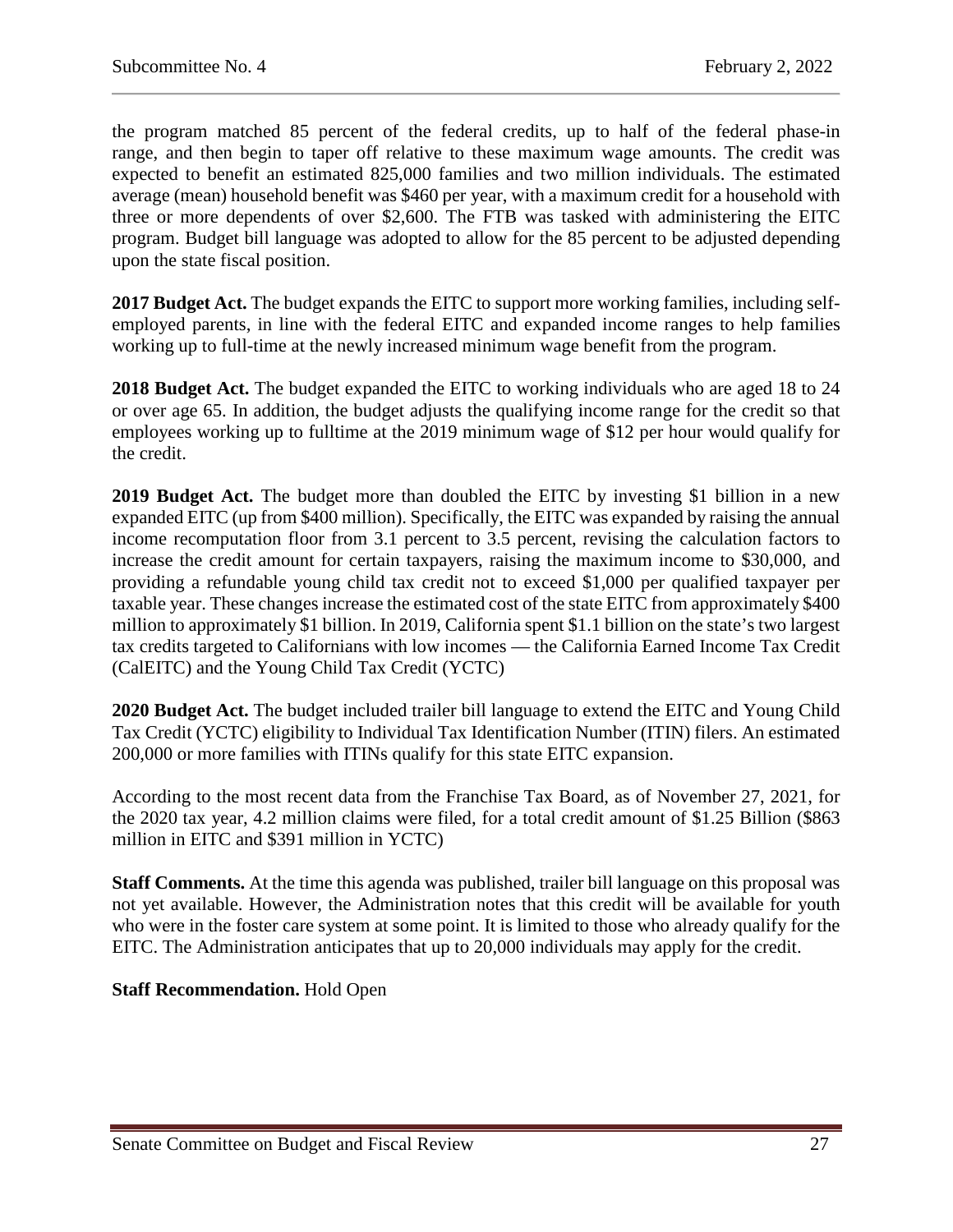# <span id="page-27-0"></span>**Issue 19: Young Child Tax Credit Changes**

**Budget.** The Governor's budget includes a proposal to expand the Young Child Tax Credit (YCTC) to families that file returns without income, but otherwise quality for this credit, and proposes to index the credit to inflation starting in the 2022 tax year, which will prevent the erosion of its value. This expansion of the YCTC is expected to cost about \$55 million ongoing General Fund. The cost of indexing will depend on the level of inflation and will compound over time, for the 2022 tax year, the cost of indexing is estimated at \$19 million.

**Background.** The California YCTC was expanded in the 2019 Budget Act to include a refundable young child tax credit not to exceed \$1,000 per qualified taxpayer per taxable year. In the 2020 Budget Act, ITIN filers became eligible for this credit.

Currently, in order to claim the YCTC, a taxpayer must claim at least \$1 of earned income. The YCTC is a refundable credit, this means that if the amount of a taxpayer's EITC is greater than his or her liability before applying the credit, then the state pays the taxpayer that difference.

The state's EITC has been indexed for inflation since its inception, and the Franchise Tax Board (FTB) annually adjusts the income thresholds and credit amounts for inflation, similar to the adjustment made for the federal EITC, although the state uses a California-specific inflation index. The YCTC has not been indexed for inflation and under current law loses value each year as a result. Estimates from the California Budget and Policy Center note that absent any changes, the credit would buy approximately 35 percent less than it did when introduced in 2019.

**Staff Comments.** At the time this agenda was published, trailer bill language on this proposal was not yet available. Allowing the credit to be claimed by taxpayers with no income reflects an acknowledgement that the funds are intended to support families in raising children, regardless of their work circumstances of their parents. This differs from the view of the EITC as a credit that supports working adults.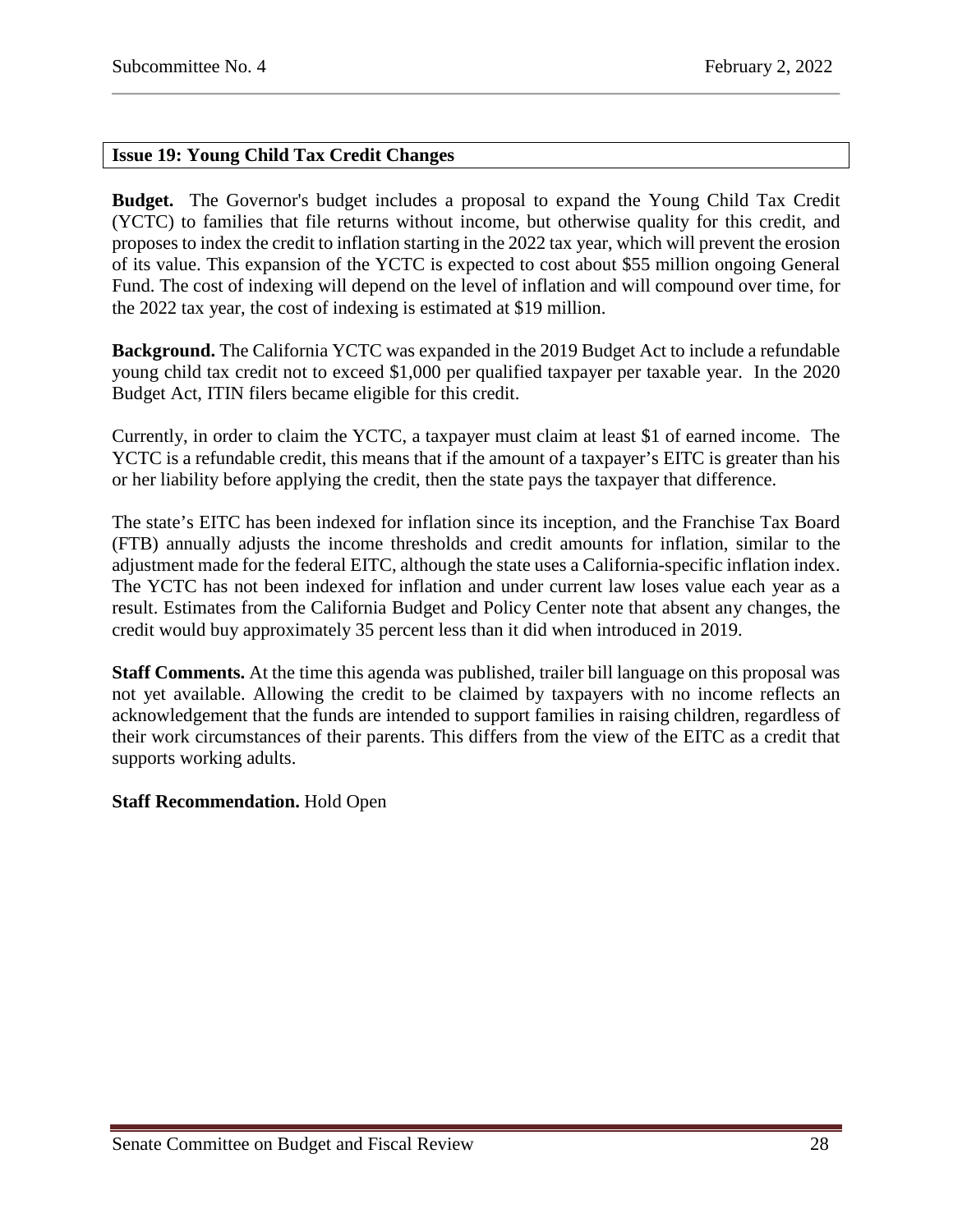## <span id="page-28-0"></span>**Issue 20: SB 1409 Report**

SB 1409 (Caballero), Chapter 114, Statutes of 2020 required the Franchise Tax Board (FTB) to report by January 1, 2022, to the Legislature, an analysis and plan, to increase the number of claims of the California Earned Income Tax Credit (CalEITC) allowed pursuant to Section 17052 of the Revenue and Taxation Code, and the federal Earned Income Tax Credit (EITC), including alternative filing systems.

## **Background.**

In SB 80 (Committee on Budget and Fiscal Review, Chapter 21, Statutes of 2015), the Legislature created the EITC, a state refundable tax credit for wage income that is intended to benefit very low-income households. Specifically, the program builds off the federal EITC and established a refundable credit for tax years beginning on or after January 1, 2015. The credit is applied to personal income tax liabilities associated with earned wage income. The program provides for a credit amount during a phase-in range of earned wage income according to specified percentages based on the number of qualifying children. Subsequent budget actions described in Issue 18 of this agenda increased the value of and access to the credit in recent years.

Many community-based organizations and other state and local government agencies (such as school districts and county social services offices) engage in efforts to raise awareness about the state and federal EITC. In 2016 and 2017, the state awarded \$2 million in grants to these groups to help expand these education and outreach efforts. These efforts include advertising and media outreach, distribution of printed materials, and canvassing—direct contact with individuals in targeted residential neighborhoods. In 2018, the state increased the amount of grants it awarded to \$10 million and allowed grant recipients to fund tax filing assistance. In addition, FTB receives \$900,000 annually for additional EITC outreach activities and to fund the grant making process. State EITC grants are currently administered through an interagency agreement with the Department of Community Services and Development (CSD).

The state has continued to set aside \$10 million for state outreach grants to promote the California EITC and free tax preparation (included in the Governor's budget proposal for 2022-23). Grantees will carry out statewide and local outreach efforts aimed at reaching eligible families. Despite the availability of these resources, the California EITC is not being claimed at the legislature's desired and anticipated rate. In some cases, low-income individuals are not required to file a return because they do not need the minimum return filing income thresholds. Thus, many California household do not receive the credits for which they are eligible, limiting the effectiveness of the EITC program. In addition, the Governor's budget has proposed to additional changes to the EITC and YCTC that may necessitate additional outreach efforts to ensure the targeted individuals are aware of and able to claim the credits. Finally, additional outreach related to the CalEITC may also assist individuals in drawing down federal assistance through the federal EITC.

**Report Summary.** In preparation for the report, to effectively understand the issues or barriers that may impact or prevent taxpayers from claiming the federal EITC or CalEITC, FTB reached out to community based organizations, interested parties, peer state agencies, and reviewed prior comments raised during previous legislative hearings. FTB identified barriers for taxpayers in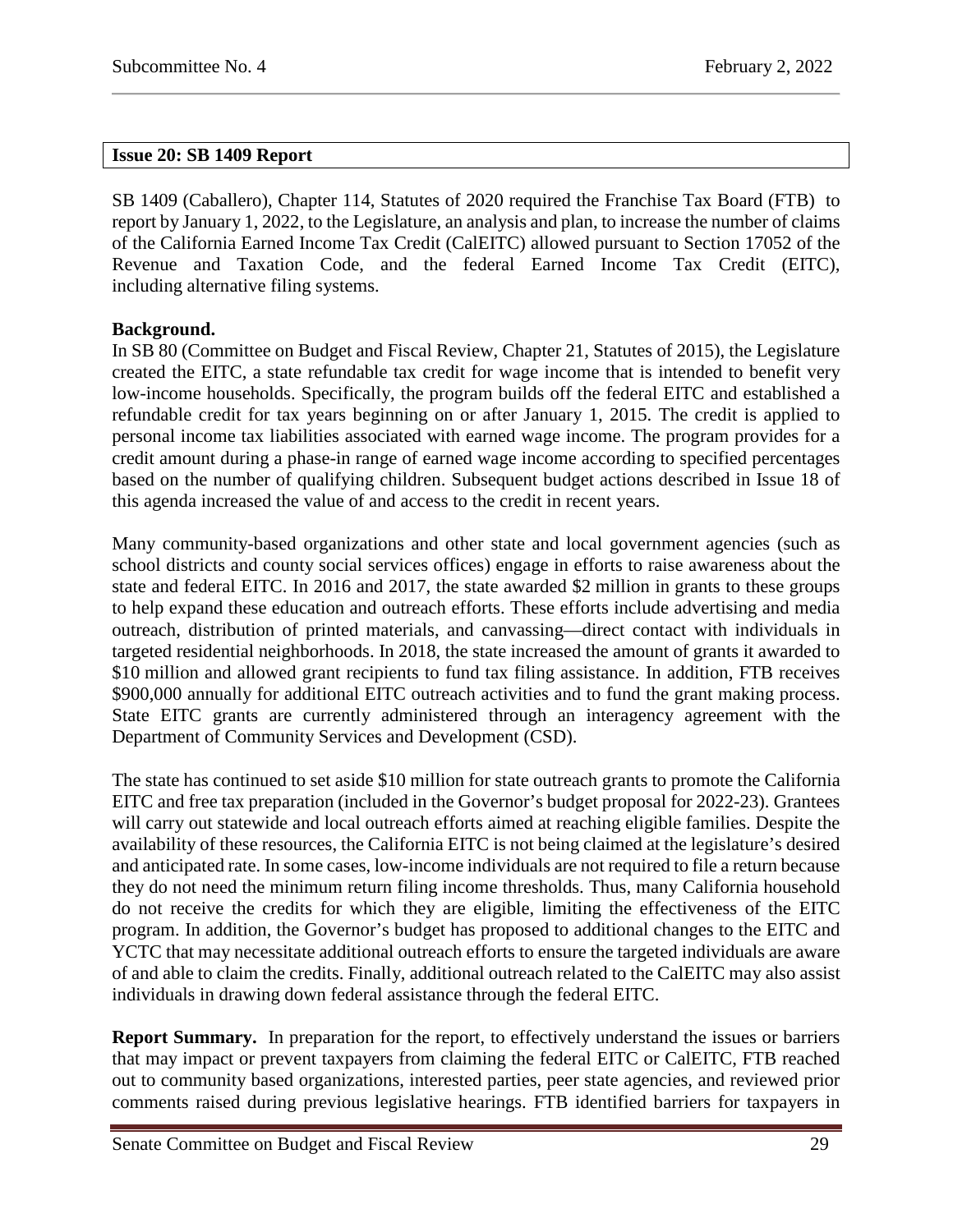accessing the EITC and operational barriers that exist within FTB systems. Finally, FTB identified a variety of concepts and the pros, cons, and additional work needed for each one. The following table is an excerpt from the report and displays a snapshot of the concepts, each discussed in additional detail within the report.

| Concept A - Develop a simplified filing portal                                                                                                                                    | FTB's CalFile already allows for this<br>service for state tax filing.                                                                                                                                                                                                                                                                                           |
|-----------------------------------------------------------------------------------------------------------------------------------------------------------------------------------|------------------------------------------------------------------------------------------------------------------------------------------------------------------------------------------------------------------------------------------------------------------------------------------------------------------------------------------------------------------|
| Concept B - Pre-populate state income tax returns                                                                                                                                 | Significant data gaps (timing, accuracy,<br>completeness) to credibly determine<br>eligibility exist; data-sharing among<br>agencies could violate federal law.                                                                                                                                                                                                  |
| Concept C-1 - Simplify the tax filing process:<br>Modify Form 3514                                                                                                                | Could ease filing burdens for CalEITC,<br>increase awareness of the credit and the<br>number of filers claiming the credit;<br>however, there is an increased risk of<br>fraud.                                                                                                                                                                                  |
| Concept C-2 - Simplify the tax filing process: State<br>staff assistance with filing or VITA referrals                                                                            | IRS rules and procedures and federal law<br>could hinder this concept from being<br>implemented. Potentially significant legal<br>barriers could exist, particularly related to<br>whether state employees would be<br>considered 'paid tax preparers.'<br>Additionally, insufficient VITA volunteers<br>impact success and VITA services are not<br>year round. |
| Concept D-1 - Expand education and outreach to<br>potentially eligible CalEITC taxpayers: Outreach<br>opportunities by state staff administering public<br>assistance programs    | Current data sharing laws may not be<br>sufficient to address the needs of this<br>concept; data-sharing among agencies<br>could violate federal law.                                                                                                                                                                                                            |
| Concept D-2 - Expand education and outreach to<br>potentially eligible CalEITC taxpayers: Outreach<br>opportunities by FTB                                                        | Current data sharing laws may not be<br>sufficient to address the needs of this<br>concept; data-sharing among agencies<br>could violate federal law.                                                                                                                                                                                                            |
| Concept E-1 - Tax Identification Number: Create a<br>provisional California unique identifier                                                                                     | The process FTB would need to set up<br>may not differ significantly from the<br>existing federal process and introducing a<br>new identifier creates an enhanced<br>opportunity for fraud to occur.                                                                                                                                                             |
| Concept E-2 – Tax Identification Number: Use<br>state agency workforce to provide free assistance in<br>completing and filing forms for individuals<br>needing an ITIN            | IRS rules and procedures based on federal<br>law could hinder this concept from being<br>implemented.                                                                                                                                                                                                                                                            |
| Concept E, Alternative # $1 -$ Tax Identification<br>Number: Amend CalEITC statute to allow<br>taxpayers until October 15th to apply for an ITIN<br>(instead of being issued one) | Current statutory language may need to be<br>updating to implement this concept.                                                                                                                                                                                                                                                                                 |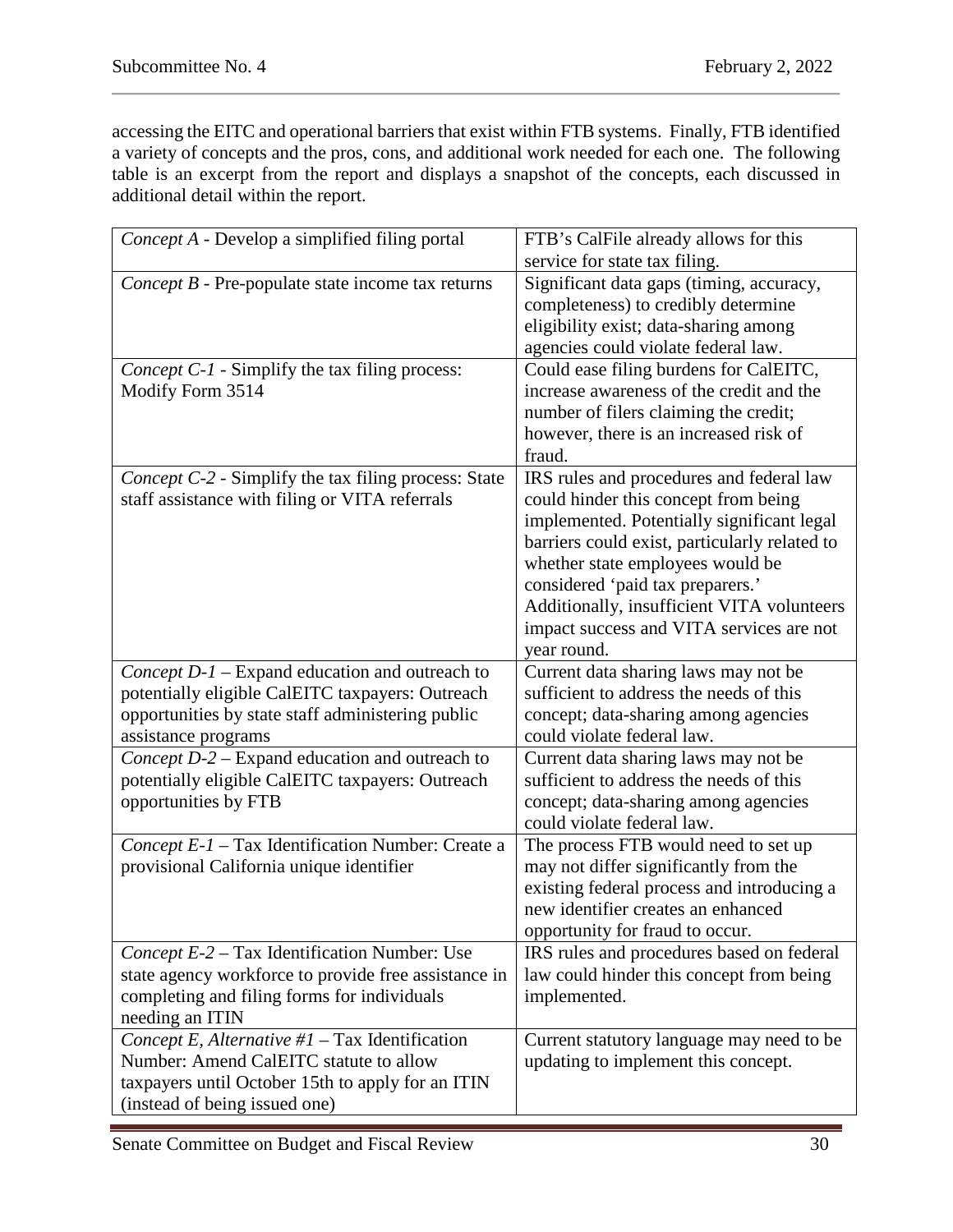| <i>Concept F</i> – Create tax forms in multiple    | Would require significant vendor support   |
|----------------------------------------------------|--------------------------------------------|
| languages                                          | and depending on volume and languages      |
|                                                    | chosen, may be difficult to timely publish |
|                                                    | all tax forms supporting filing. May also  |
|                                                    | require software companies to provide      |
|                                                    | filing tools in multiple languages to be   |
|                                                    | effective.                                 |
| Concept $G$ – Increase grant funding for community | Able to implement quickly and some         |
| organizations to engage in outreach and free tax   | resources needed. Ongoing budget           |
| preparation services                               | authority would be necessary.              |
| Concept $H$ – Provide ongoing grant funding so     | Able to implement quickly and some         |
| outreach and filing assistance can be conducted    | resources needed. Ongoing budget           |
| year-round                                         | authority would be necessary.              |

Source: Franchise Tax Board, *Report On the Study to Increase the Number of Claims for the California and Federal EITC.*

# **Staff Recommendation.** Information Only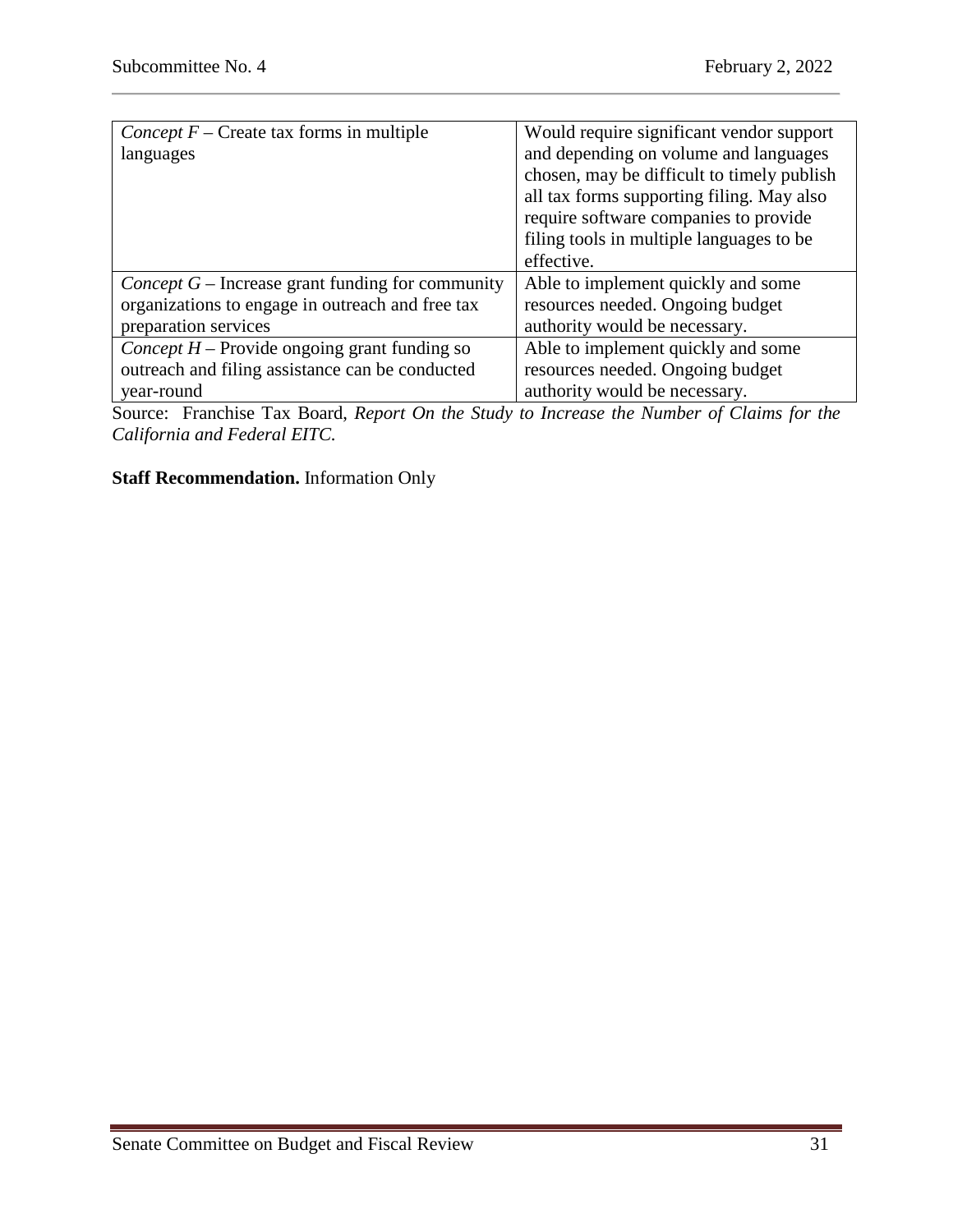## <span id="page-31-0"></span>**Issue 21: Tax Payment Flexibility for Low- and Moderate-Income Households**

**Budget.** The Governor's budget provides additional flexibility for certain taxpayers in meeting tax obligations, specifically, for tax years 2019, 2020, and 2021, families with less than \$150,000 in adjusted gross income (\$75,000 for individuals) will be given until September 30, 2023 to pay any personal income tax liability for those years and will be relieved of any penalties and interest related to delayed filing or delayed payment. Participating taxpayers would be allowed to make installment payments. Late penalties and interest would again apply to outstanding amounts, if any, at the end of the program.

**Background.** FTB currently has authority to enter into an installment agreement (IA) with any taxpayer upon either a determination of an inability to pay a liability in full or a determination of financial hardship. For those with the inability to pay in full, the current IA statute requires FTB to enter into IAs with taxpayers that meet specified criteria, including that they have personal income tax liabilities of \$10,000 or less and have indicated an inability to pay the debt in full and meet other criteria such as having filed prior year returns and committing to remain in compliance in the future for the terms of the agreement. All of these criteria are shown as being met with the filing of an installment application which serves as the taxpayer's self-attestation that they have met the criteria. FTB also has the discretion to enter into an IA for liabilities in excess of \$10,000. FTB generally enters into an IA for up to five years with the taxpayer's self-attestation of a financial hardship if the liability is less than \$25,000. For liabilities of \$25,000 or more, FTB asks for documentation to support a financial hardship.

**Staff Comments.** At the time this agenda was published, trailer bill language on this proposal was not yet available. Staff notes that the Legislature may wish to examine this proposal in the context of the need for a broader tax abatement policy to ensure that FTB is able to effectively work with taxpayers who struggle to meet their obligations, both during and after the COVID-19 pandemic.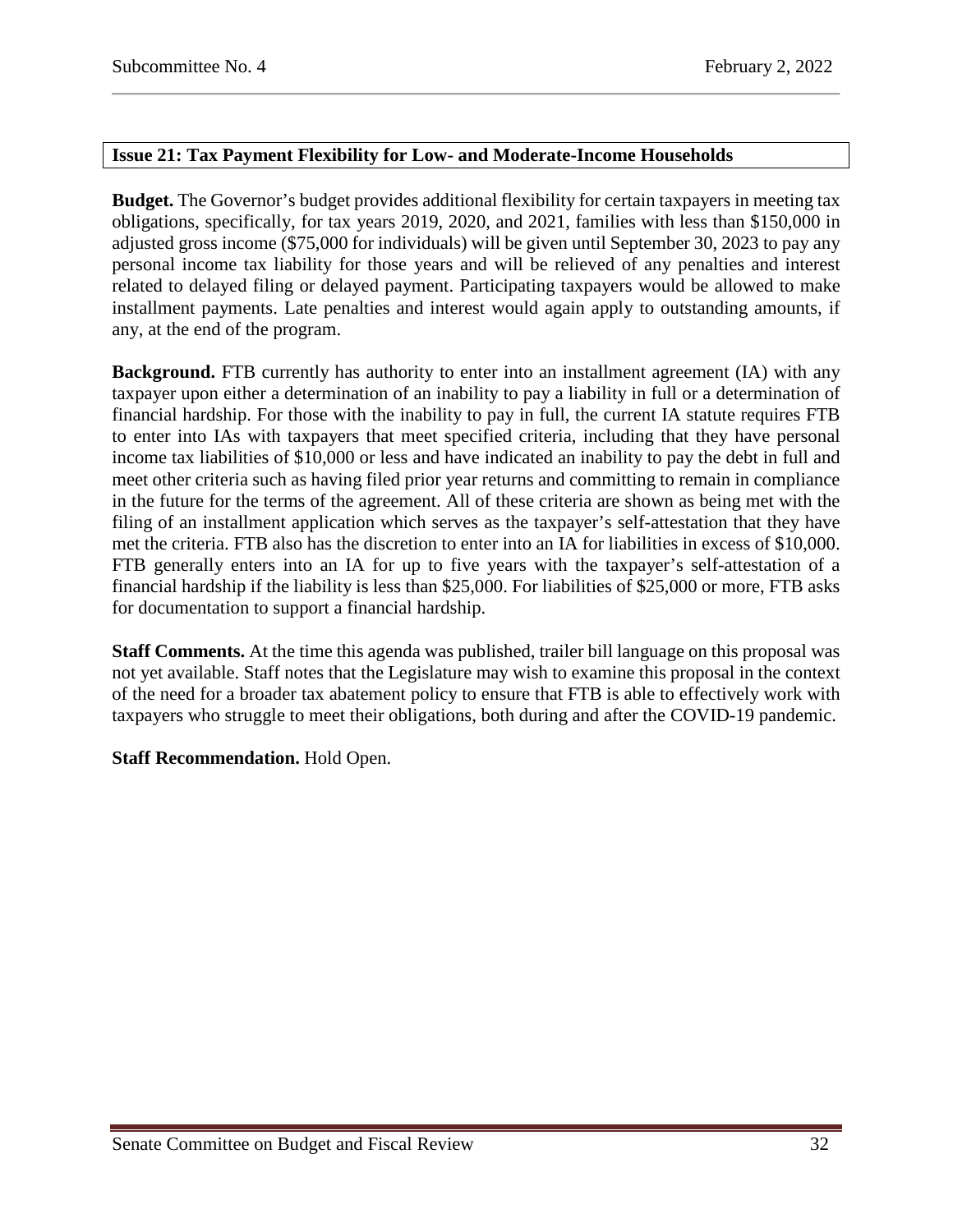## <span id="page-32-0"></span>**Issue 22: Innovation Headquarters Credit**

**Budget.** The Governor's budget includes a proposal for a new Innovation Headquarters Tax Credit to provide an additional \$250 million per year for three years for qualified companies headquartered in California that are investing in research to mitigate climate change.

**Background.** According to the Governor's Budget Summary, the new credit is for companies investing in activities and technologies that mitigate climate change and are headquartered in California. The Innovation Headquarters Credit is proposed to be administered by the Franchise Tax Board, and would be in place from 2022 through 2024, and is designed to target a revenue loss of roughly \$250 million per year for three years.

**Staff Comments.** At the time this agenda was published, trailer bill language on this proposal was not yet available.